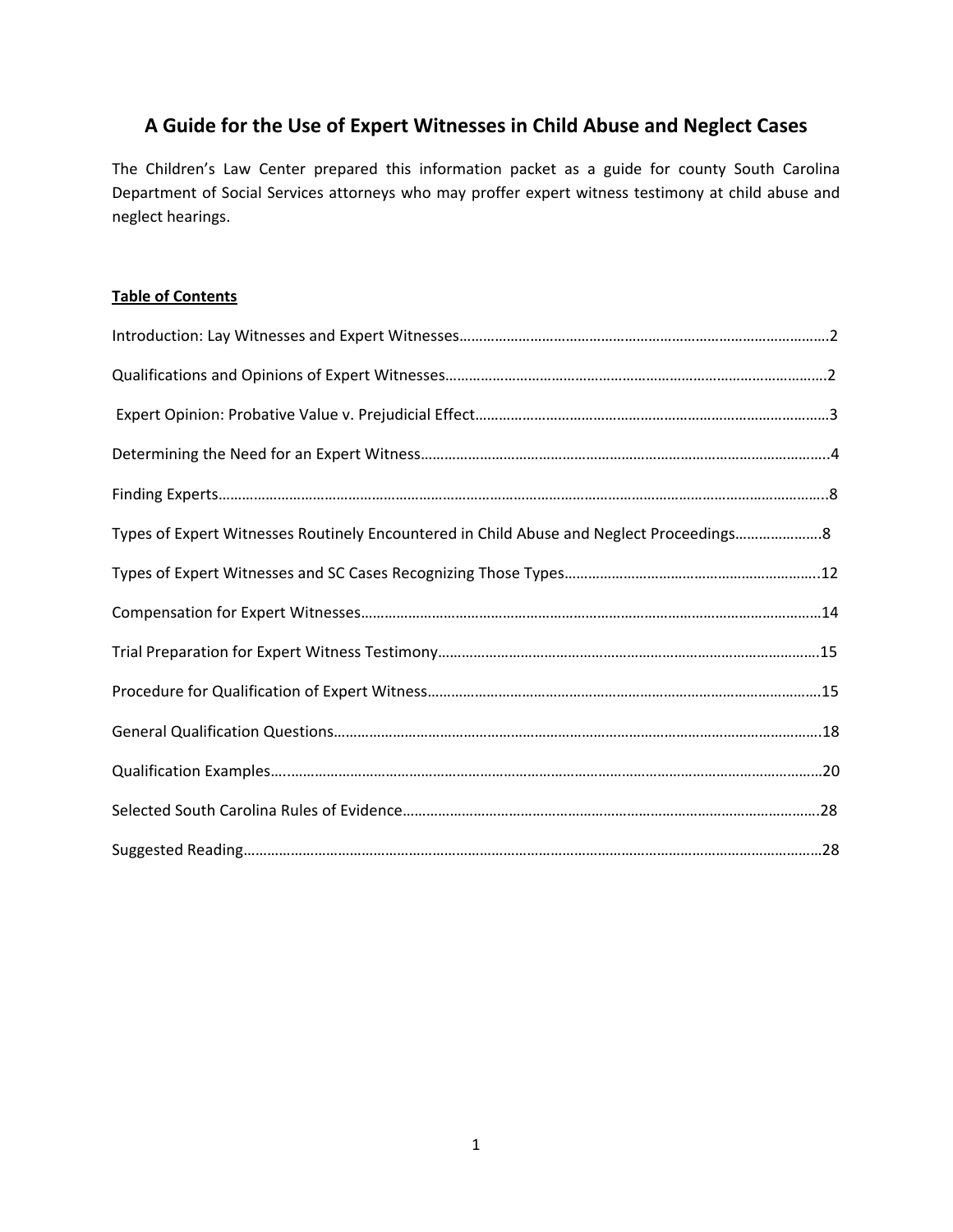#### **Introduction: Lay Witnesses and Expert Witnesses**

Witness testimony is necessary in nearly all contested trial proceedings and hearings. Witnesses may be divided into two general categories: fact witnesses and expert witnesses. Fact witnesses testify as to who, what, when and where based on their personal observations and knowledge. A fact witness can be anyone with personal knowledge of the issues. In child abuse and neglect cases, fact witnesses are often parents, children, school teachers, school nurses, neighbors, daycare providers, case workers, law enforcement officers, and victims. The rules of evidence restrict fact witnesses in providing opinion testimony. Aside from providing an opinion that is rationally based on their personal perception of the events or providing an opinion that may help the court better understand their testimony, fact witnesses are limited to reciting the facts as they observed and know them.

In contrast, expert witnesses are not restricted to testimony about facts observed by or known to the expert but are allowed to provide opinion testimony concerning the meaning of the facts. Experts have knowledge, skill, experience, or training concerning a particular subject matter that is generally beyond the knowledge of the average person. The court may rely on a court-qualified expert to provide meaning to the facts and to put the facts into perspective so that the court can make an informed decision concerning the issues at trial. To put the facts into perspective, the expert is permitted to provide his or her expert opinion to the court.

### **Qualifications and Opinions of an Expert Witness**

Rule 702 of the South Carolina Rules of Evidence (SCRE) sets forth the qualifications for an expert witness and permits an expert witness to provide opinion testimony:

*"If scientific, technical, or other specialized knowledge will assist the trier of fact to understand the evidence or to determine a fact in issue, a witness qualified as an expert by knowledge, skill, experience, training or education, may testify thereto in the form of an opinion or otherwise."<sup>1</sup>*

To be qualified by the court as an expert witness under Rule 702, it is not necessary for the expert to have earned advanced degrees in the subject matter or to have participated in extensive scientific research or study. In 1988, the South Carolina Court of Appeals acknowledged that a social worker may be an expert concerning a psychiatric disorder based on her experience. The Court further acknowledged that a witness may be competent to testify as an expert if the witness acquired specialized knowledge through practical experience.  $^2$  There is no exact requirement prescribing how an expert witness must acquire the knowledge or skill which qualifies the expert witness. The South Carolina Supreme Court summarized the requirements for qualification of an expert witness as follows: "In the discharge of its gatekeeping role, a trial court must assess the threshold foundational requirements of qualifications and reliability and further find that the proposed evidence will assist the trier of fact. The familiar evidentiary mantra that a challenge to evidence goes to 'weight, not

<sup>&</sup>lt;sup>1</sup> Rule 702, SCRE. Testimony by Experts.

 $1<sup>2</sup>$  Honea v. Prior, 295 S.C. 536 (Ct. App. 1988).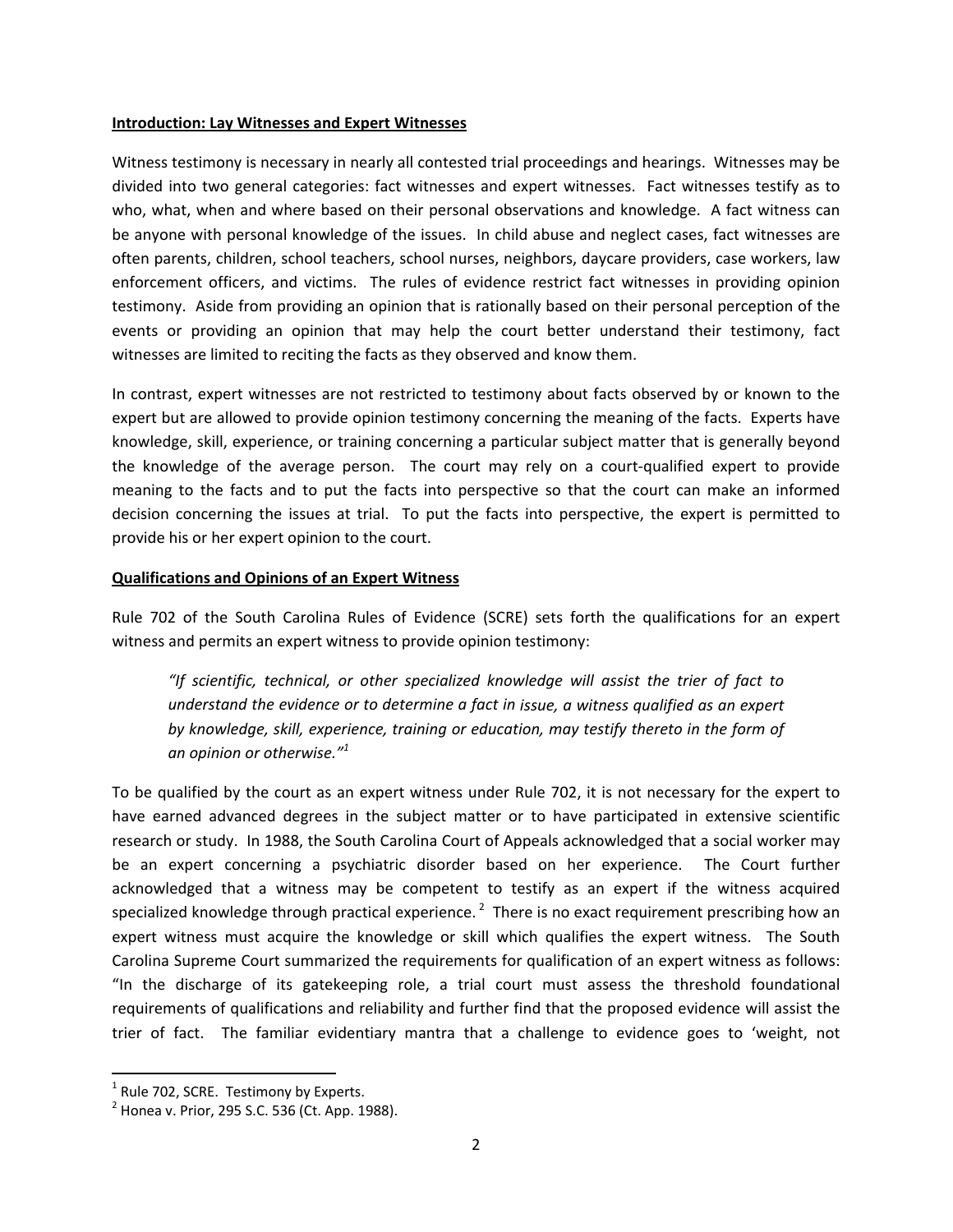admissibility' may be invoked only after the trial court has vetted the matters of qualifications and reliability and admitted the evidence."<sup>3</sup>

Expert testimony in the form of the expert's opinion may be based in part on hearsay and an expert may rely on facts the expert did not observe personally and on data the expert did not assemble. In forming opinions concerning cases of child abuse and neglect, experts may rely on statements or documents that were prepared by a myriad of sources, including: DSS, law enforcement, physicians, hospitals, psychologists, counselors, therapists, and schools. Doctors and therapists may also rely on a child's medical history, provided by a parent or caretaker, to form their opinions.

The facts or data in a particular case upon which an expert bases an opinion or inference may be those perceived by or made known to the expert at or before the hearing. If of a type reasonably *relied upon by experts in a particular field in forming opinions or inferences upon the subject, the facts or data need not be admissible in evidence*. 4

In many child abuse and neglect cases, experts have firsthand knowledge of the child because the expert treated or examined the child. However, an expert may be permitted to render an opinion concerning a child without personally examining the child<sup>5</sup>. An expert may rely on hearsay evidence in forming an opinion, as long as the hearsay evidence relied upon is the type of information other experts in the same field use to form opinions.<sup>6</sup>

An example of the application of that evidentiary principle is a 1986 Arizona case. Arizona's rules of evidence regarding expert witnesses are identical to South Carolina's rules. In the Arizona case<sup>7</sup>, the defendant argued that a physician's expert testimony should be excluded because the physician had not personally examined the child. After reviewing the records and photographs of the child, the physician testified that the child suffered from Battered Child Syndrome. The court, relying on Rule 703, upheld the expert's testimony, writing "[the physician] was an expert, he understood the [battered child] syndrome, and he knew what factors to look for. He had sufficient evidence before him from which he could formulate his expert opinion."<sup>8</sup>

### **Expert Opinion: Probative Value v. Prejudicial Effect**

The trial judge, in determining whether to admit evidence including expert witness testimony, must always balance the probative value of the evidence against its prejudicial effect. Evidence has probative value if it establishes, furnishes or contributes to the truth or tends to prove an issue. The probative

 $3$  State v. White, 382 S.C. 265 (2009).<br><sup>4</sup> Rule 703, SCRE. Bases of Opinion Testimony by Experts.<br><sup>5</sup> Rule 703, SCRE. Expert may rely on deposition to form the basis of an opinion. Ellis v. Oliver, 323 S.C. 121 (1996). Expert may rely on medical record to form opinion. Id.<br>
<sup>6</sup> An expert may base his opinion on hearsay evidence so long as it is of a type reasonably relied upon by other

experts in the field. State v. Hutto, 325 S.C. 221 (1997). Expert may give opinion based on statements in medical records. Ellis v. Oliver, 323 S.C. 121 (1996).<br><sup>7</sup> State v. Moyer, 727 P.2d 31 (Ariz. Ct. App. 1986).<br><sup>8</sup> Id. at 34.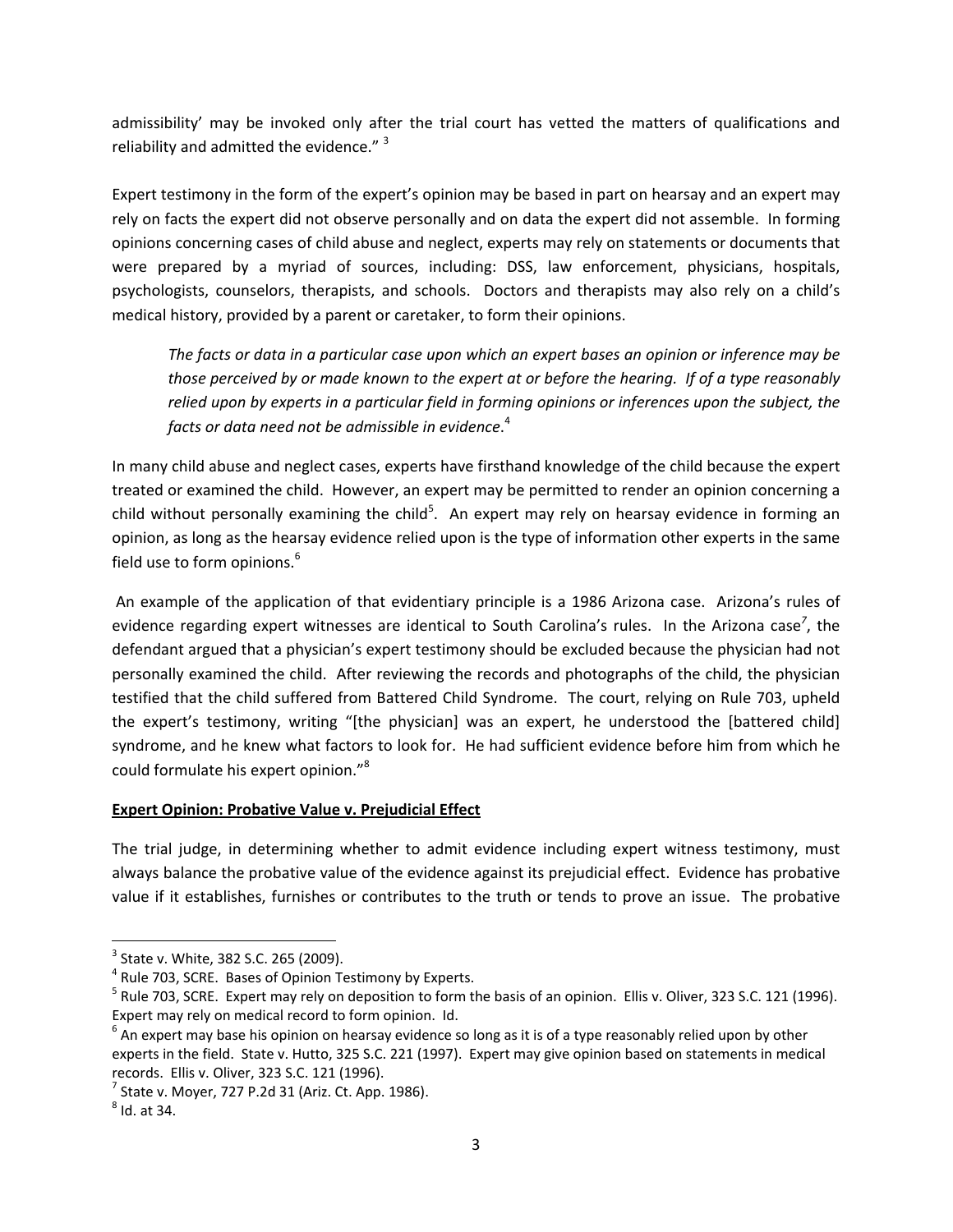value of evidence may be substantially outweighed by its prejudicial effect. All evidence may be considered prejudicial because its purpose is to prove or disprove alleged facts and to influence a court's decision in the proponent's favor. However, not all evidence is unfairly prejudicial. When the evidence tends to cloud the facts and influence the court to make its decision based not on law but on an improper ground, its prejudicial effect outweighs its probative value. As an example, the court in State v. Alexander held a rape victim's testimony about her mental trauma unduly prejudicial and explained, "unfair prejudice within [the context of Fed. R. Evid. 403, which the court adopted] means an undue tendency to suggest a decision on an improper basis, commonly, though not necessarily, an emotional one."<sup>9</sup>

Although a witness may have been qualified by the court as an expert witness, not all of that expert's testimony may be admissible. The judge will weigh and determine whether the expert's testimony will help to prove an issue or whether it will unfairly sway the court's decision.

> Although relevant, evidence may be excluded if its probative value is substantially outweighed by the danger of unfair prejudice, confusion of the issues, or misleading the jury, or by considerations of undue delay, waste of time, or needless presentation of cumulative evidence. Rule 403, SCRE.

It is important to note significant court‐imposed limitations on the opinion testimony of expert witnesses. For example, an expert witness may not opine about the credibility of a child victim, especially as to whether the child told the truth about the abuse and neglect or fabricated the allegations.<sup>10</sup>

### **Determining the Need for an Expert Witness**

When evaluating the need for an expert witness remember that the purpose of an expert witness is to educate the fact finder; "to piece together or interpret data in a manner that would not be readily apparent to the average lay person fact finder."<sup>11</sup> Whether to retain an expert will depend on the facts and circumstances of each case. Consider the evidence and whether a reasonable person interpreting the plain facts would come to the conclusion you are seeking, or whether the "obvious" conclusion is not so obvious and there is the need to educate the fact finder on the meaning of the evidence in order to achieve the desired conclusion. Are there two plausible explanations for the child's injury? Or, is

<sup>&</sup>lt;sup>9</sup> State v. Alexander, 303 S.C. 377, 382 (1991).<br><sup>10</sup> State v. Dempsey, 340 S.C. 565 (Ct. App. 2000); *See* State v. Dawkins, 297 S.C. 386, 377 S.E.2d 298 (1989) (testimony of psychiatrist who treated child victim of sexual assault was improper where psychiatrist answered "yes" to solicitor's question of whether, based on his examination and observations of the victim, he was "of the impression that [the victim's] symptoms [were] genuine"); State v. Morgan, 326 S.C. 503, 515, 485 S.E.2d 112, 119 (Ct.App.1997), *overruled on other grounds,* State v. White, 382 S.C. 265 (2009) (quoting State v. Milbradt*,* 305 Or. 621, 756 P.2d 620, 624 (1988) ("We have said before, and we will say it again, this time with emphasis‐‐no psychotherapist may render an opinion on whether a witness is credible in any trial in this state. The assessment of credibility is for the trier of fact and not for psychotherapists.")).

<sup>&</sup>lt;sup>11</sup> Ronald Allen & Richard Kuhns, An Analytical Approach to Evidence: Text, Problems, and Cases. Little, Brown & Company (1989).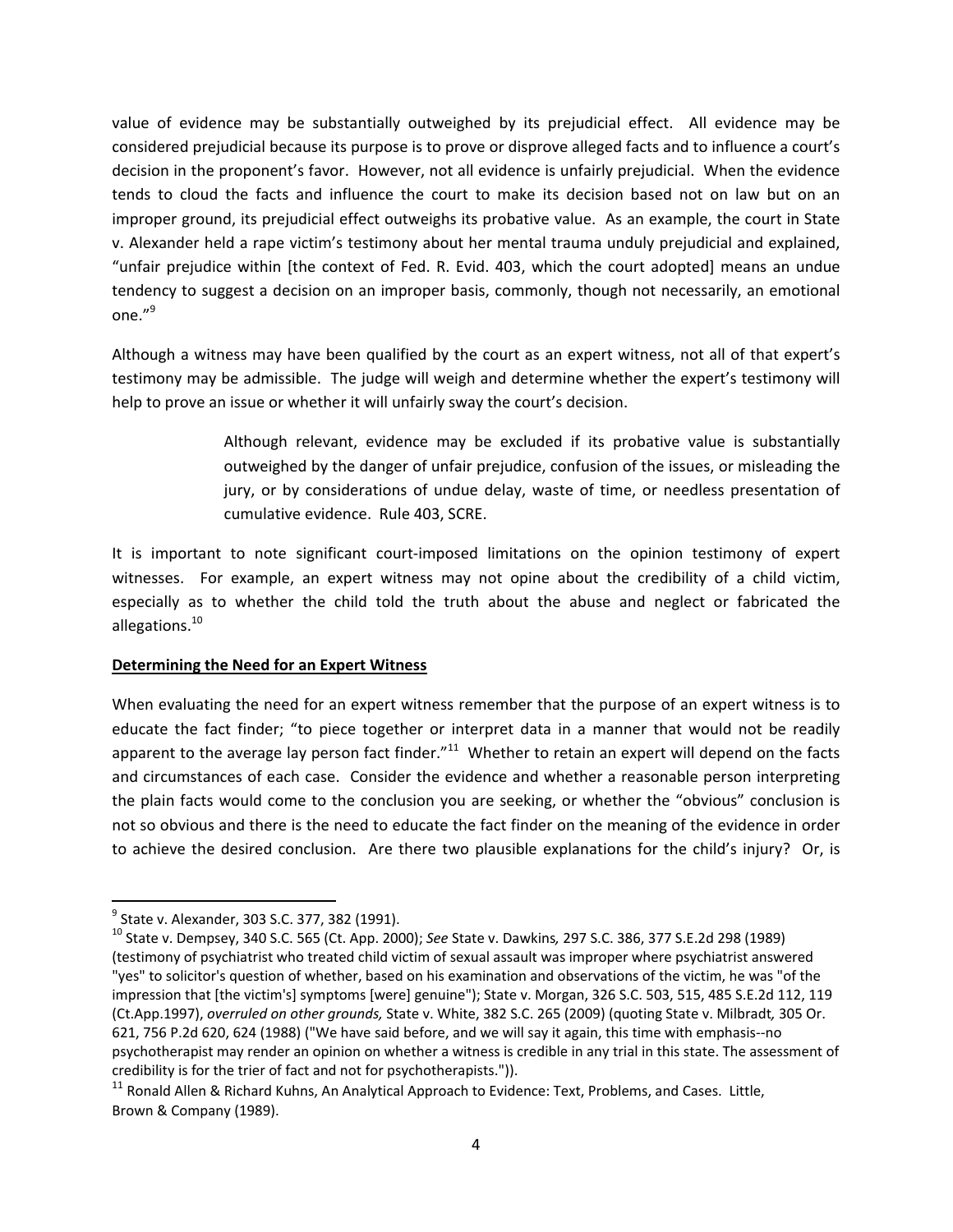there only one obvious explanation for the child's injury, which is not the explanation provided by the perpetrator. Either way, based on the individual case facts, expert testimony may be necessary.

Not every DSS case will require the testimony of an expert to explain the facts and help prove the allegations of abuse and neglect. In many instances, the case may be proven by the effective use of fact witnesses, real/demonstrative and documentary evidence. When deciding whether to engage an expert, the attorney should question whether expert testimony is really necessary. In *State v. Douglas*, 380 S.C. 499 (2009) the family court qualified a forensic interviewer as an expert; however, the testimony she provided was based on her personal observations, experiences and interview with the child, and was the type that would be provided by a fact witness. Although the Supreme Court affirmed the result reached by the Court of Appeals, it found that, based on the nature of the witness's testimony, it was unnecessary for the family court to have qualified her as an expert. Unless the subject matter is complicated and thought to be beyond the realm of knowledge or understanding of the general public, there is probably no need for an expert witness to explain to the judge the meaning of the evidence.

For a recent discussion on the use of expert witnesses *see Watson v. Ford Motor Company*, S.C. Supreme Court Opinion No. 26786, September 13, 2010.

In *Watson*, the Court stated that the trial court must make three key findings before a witness is qualified as an expert: 1) the trial court must find that the subject matter is beyond the ordinary knowledge of the trier of fact; 2) the proffered expert has acquired the requisite knowledge and skill to qualify as an expert in a particular subject matter; and 3) the trial court must evaluate the substance of the testimony and determine its reliability.

# **The need for an explanation of the evidence which is beyond the ordinary knowledge of the trier of fact:**

### Example:

A 2 year old child arrives at daycare with what appears to be a severely swollen black eye. The daycare personnel suspect the child has been abused and report their suspicions to the Department of Social Services. The child's parents insist they have not abused their child and have no explanation for the child's injuries. A law enforcement officer subsequently places the child into emergency protective custody and transports the child to the hospital. At the hospital, "Doctor A" examines the child and determines the child's injuries are consistent with an intentional injury, most likely caused by a blow to the eye/nose area of the face. DSS indicates the case for child abuse; however, the parents emphatically deny the abuse and seek a second medical opinion. They have the child seen by "Doctor B", a pediatrician specializing in child abuse pediatrics. "Doctor B" takes a history from the parents and learns the child recently suffered from a respiratory tract infection. After examining the child and taking a blood culture, the doctor diagnoses the child with periorbital cellulitis (redness and swelling of the eyelid and the surrounding area), subsequent to paranasal sinusitis (inflammation of the sinuses due to an infection), which was caused by Hemophilus Influenza (Hib). The doctor explains that periorbital cellulitis generally occurs in young children and that children who attend daycare or who have younger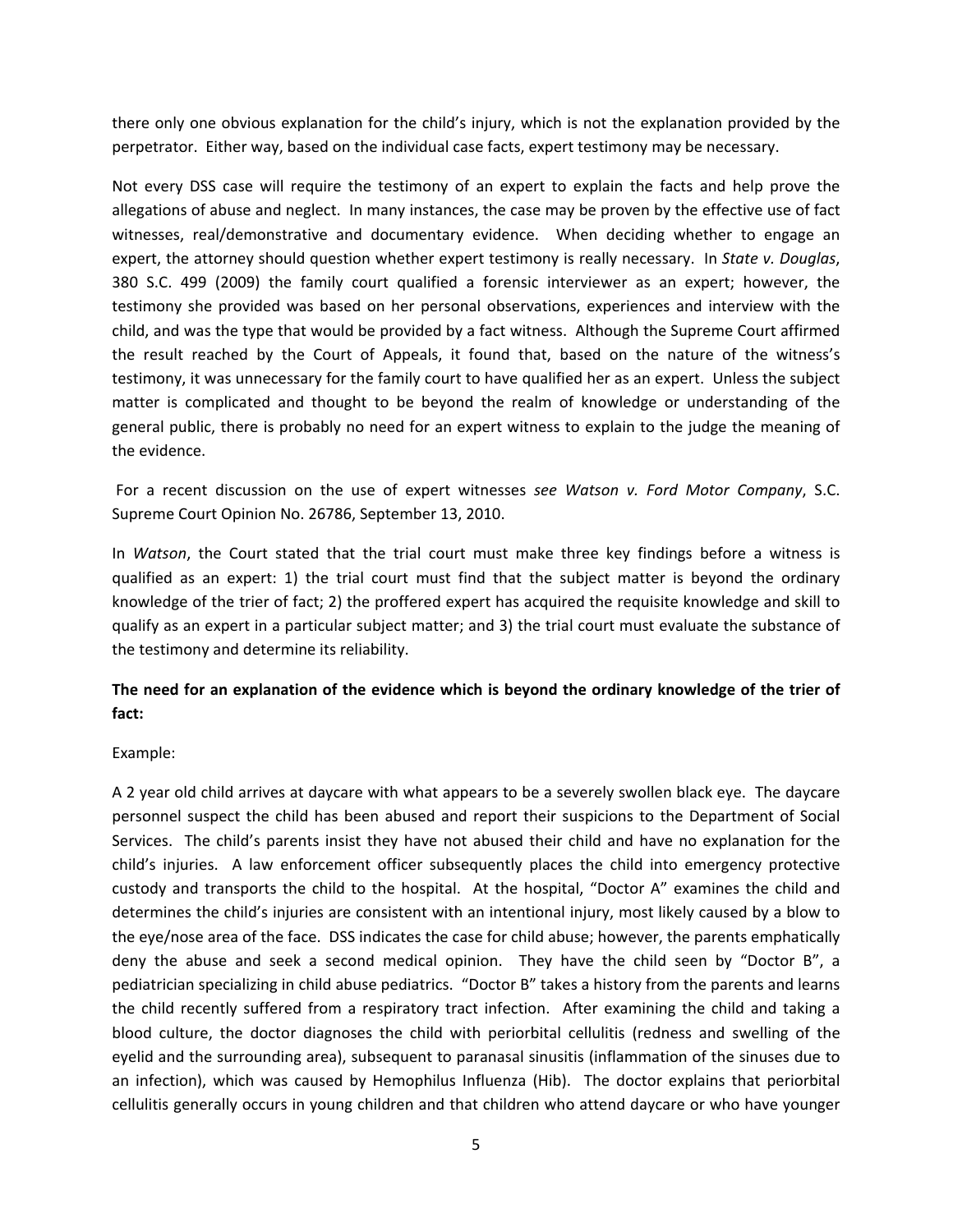siblings who attend daycare, have a higher risk of contracting Hib, which may result in periorbital cellulitis.

The parents intend to introduce "Doctor B" as an expert witness at the merits hearing to explain his diagnosis and the supporting science and refute the diagnosis of "Doctor A".

The DSS attorney should consider the diagnosis of "Doctor B" and contact "Doctor A" regarding the opposing diagnosis. After speaking to "Doctor A" concerning "Doctor B's" diagnosis, "Doctor A" may wish to reconsider his diagnosis. "Doctor A" may re-examine the child, consult with the parents, obtain a complete medical history; and/or have another doctor review the evidence. If DSS routinely uses "Doctor A" to examine and diagnose children, DSS may wish to seek "Doctor C" to re‐examine the child and review the evidence. "Doctor A" may be a good source for referals to locate "Doctor C".

If "Doctor A" changes his diagnosis, or if "Doctor C" corroborates "Doctor B's" diagnosis, DSS may choose to dismiss the case. Doing so would be consistent with the medical evidence and would save time for everyone, including the court, the attorneys, the witnesses and especially the child and his family.

However, if after DSS's consideration of "Doctor C's" opinion, the diagnosis of "Doctor A" appears sound, deposing the doctors may provide a wealth of information and serve to educate the attorneys on the issues. Some South Carolina counties are mediating DSS cases using deposition testimony. Depositions may eliminate the need for a trial, because they provide valuable information which may lead to an agreement or to dismissal of the case.

In a deposition or in court, "Doctor A", the treating physician, will likely testify. Below is a checklist of suggested questions for direct examination of "Doctor A" after he has been qualified as an expert.

### "Doctor A's" examination of the child

- o Maintained records?
	- Method of record maintenance?
- o The date child was seen?
- o Who brought child to doctor's office?
- o Child's history
	- o How/who provided?
		- (provided by caseworker? Law enforcement officer? Parent? Obtained medical records? etc.)
- o Initial physical observations
- o Examination of child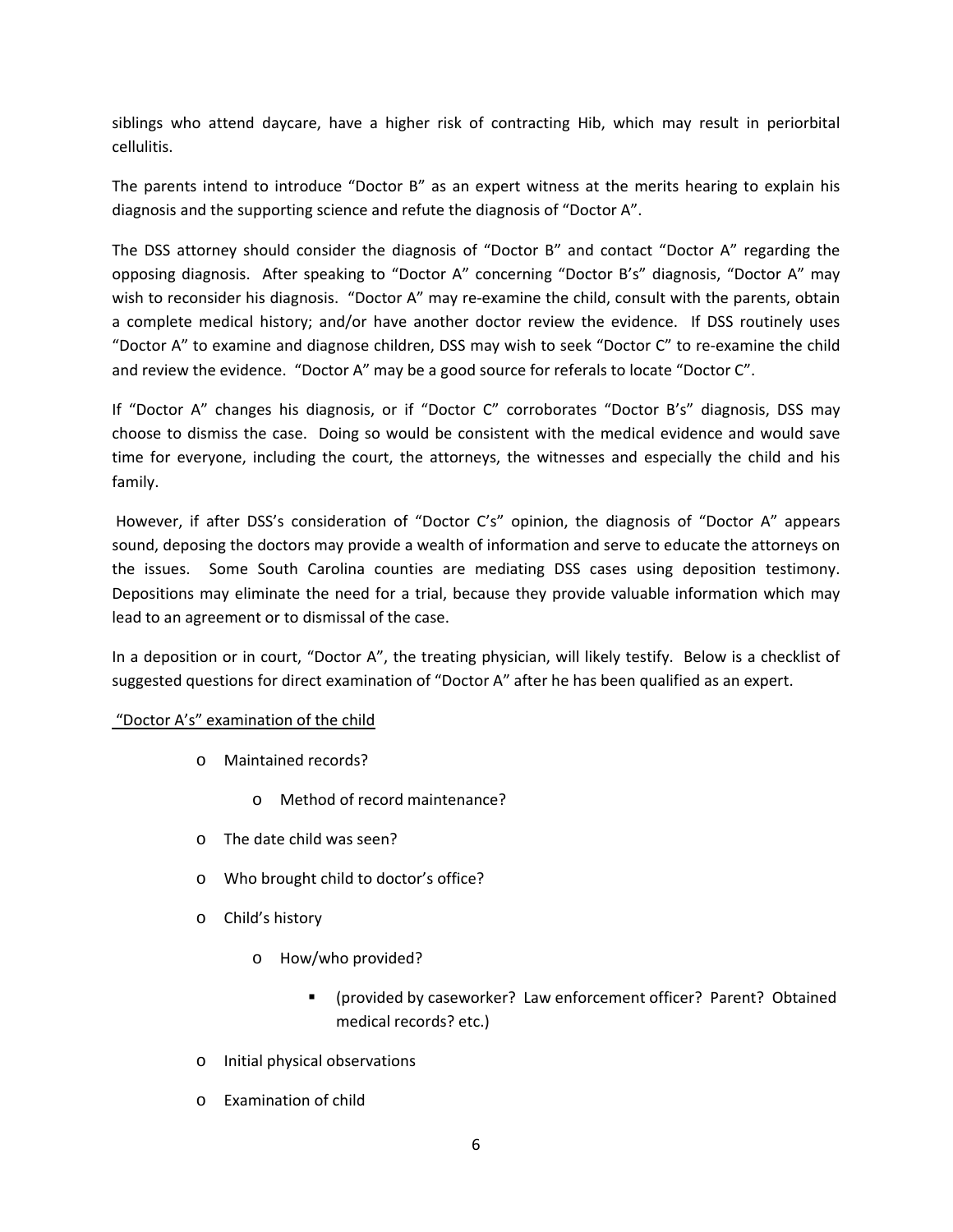- o How was examination performed?
- o Complaints/symptoms?
- o Physical or mental limitations or injuries observed?
- o Lab tests performed?
	- **Describe type of test**
	- How test performed?
	- **Purpose of test**
	- **Lab test findings?**
- o X‐rays?
	- o Finding?
- o Diagnosis?
	- o Was diagnosis tentative (awaiting results) or definite?
	- o Opinion about causation of injury?
		- Reasonable degree of medical certainty?
		- Reasoning behind opinion?
	- o Other possible diagnosis? (Other possible cause of injury?)
		- Why ruled out?
- o Recommended treatment?
	- **Required hospitalization?**
	- **Prescribed drugs?**
- **Follow up examinations?**
- **Prognosis?** 
	- o Temporary or permanent physical scars?
	- o Temporary or permanent physical disability?
	- o Temporary or permanent mental disability?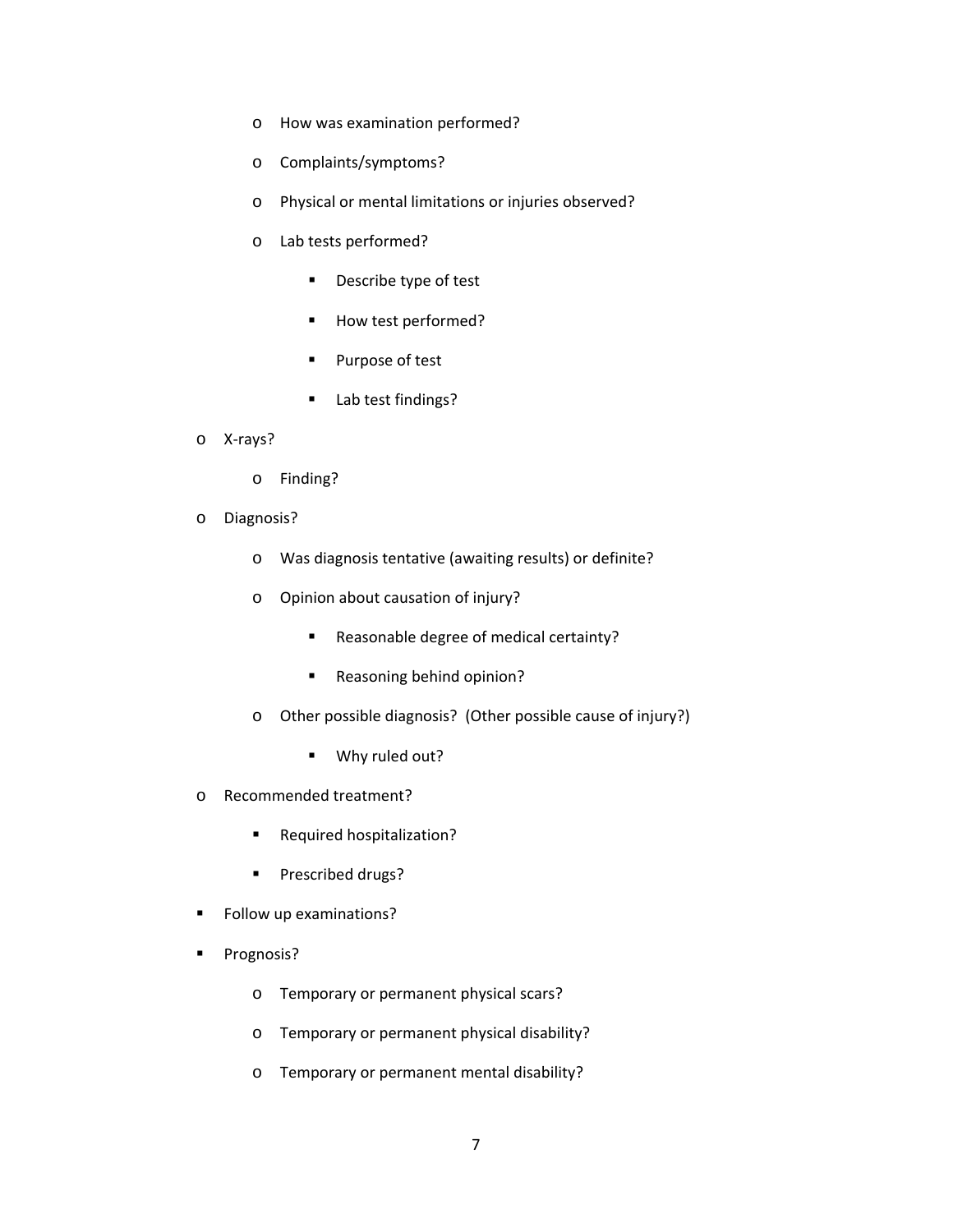o Need for future medical services?

# **Finding Experts**

Some of the ways to locate experts are listed below:

- $\triangleright$  Review published and non-published court opinions concerning child abuse and neglect cases.
	- o Cases often name the experts and discuss the testimony of the expert witnesses
- $\triangleright$  Use the Worldwide web.
	- o Hospital and Medical School Websites
	- o University Websites (professors often serve as expert witnesses or expert consultants)
	- o Professional Organizations
	- o Professional Licensing Boards
	- o Expert Witness Directories
- Treatment/Service Providers
	- $\triangleright$  May act as fact witnesses and/or expert witnesses
	- $\triangleright$  May refer to an expert
- $\triangleright$  DSS Attorney Listserv
	- o Attorneys can provide information about experts they have consulted with or used at trial.

### **Types of Expert Witnesses Routinely Encountered in Child Abuse and Neglect Proceedings**

It is vitally important to ensure that the witness is an expert in the subject area through skill, experience, training, or education, and, if applicable, is current in licensing, certification, training, and practice.<sup>12</sup> The following is list of the minimum qualifications for professionals who are almost always involved in the diagnosis and treatment of the families and child victims of abuse and neglect and are most likely to be called upon to testify as expert witnesses in child abuse and neglect cases.

### **Physicians**

• **Education:** baccalaureate degree; four years of accredited medical school; three to four years of residency training; and specialty training, the type and length of which varies with the specialty.

<sup>12</sup> *See* SCDSS v. Lisa C., 380 S.C. 406 (Ct. App. 2008).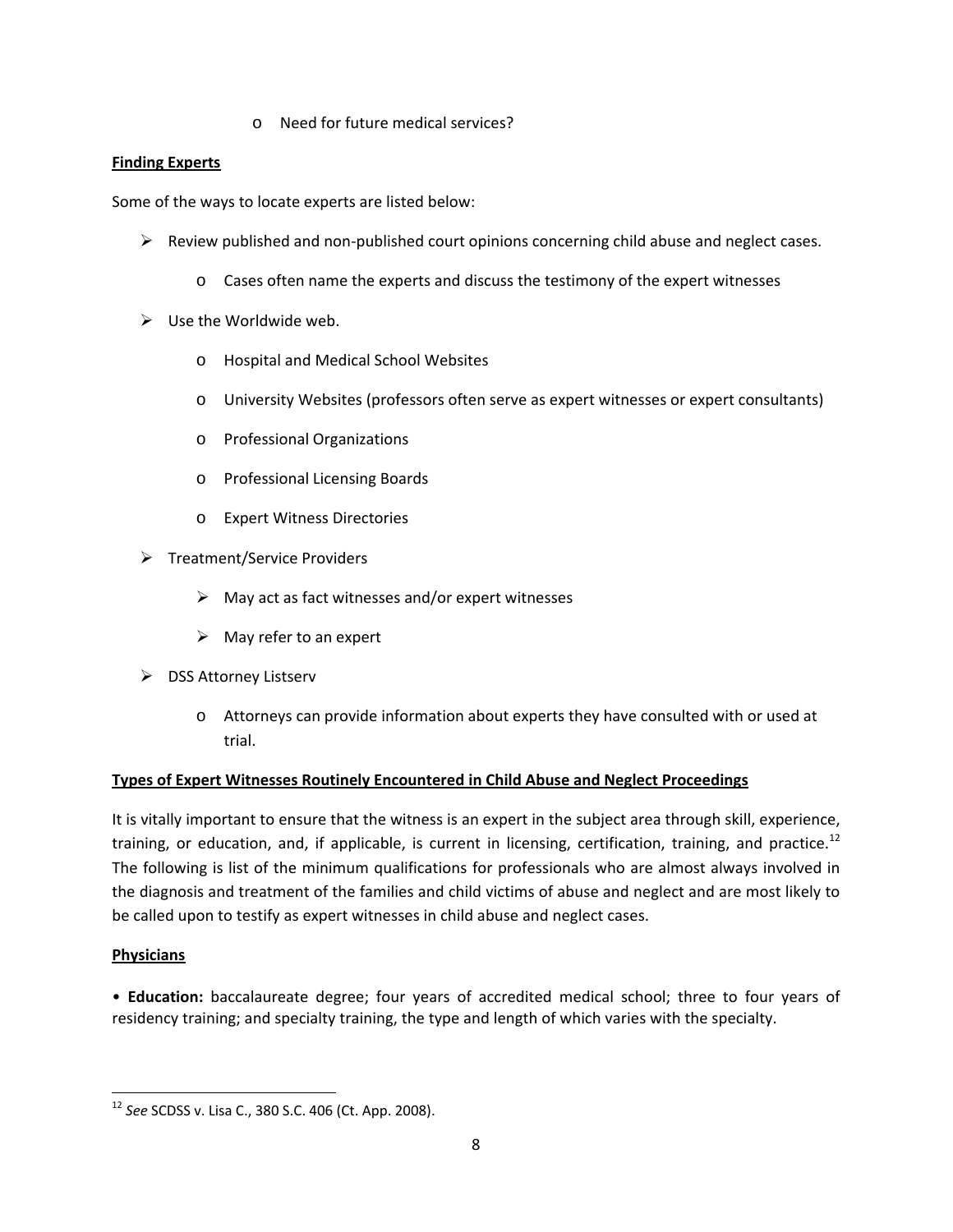• **License:** physicians must be licensed to practice by an appropriate licensing body (for South Carolina: South Carolina Board of Medical Examiners).

**Certification in a specialty:** a physician may obtain training in a specialty by completing a residency training program accredited by the Accreditation Council on Graduate Medical Education. A physician may obtain Specialty Board Certification by meeting the requirements established by the specialty board. Specialty board requirements vary from specialty to specialty and may include prescribed additional training and successful completion of an examination.

### **Physician Specialties Commonly Involved in Child Abuse Cases**

**Pediatrician:** a pediatrician completes four years of accredited medical school and three years of pediatric residency. The American Board of Pediatrics is the certifying board for pediatricians seeking board certification.

**Child Abuse Pediatrics**: Child Abuse Pediatrics is a new pediatric subspecialty approved by the American Board of Pediatrics in 2006. Child Abuse Pediatrics addresses the comprehensive medical assessment and diagnosis of child maltreatment. To be certified, a physician must have first completed an accredited residency program in General Pediatrics followed by a two year (if entered child abuse pediatrics training before January 1, 2010), or three year (if entered child abuse pediatric training after January 1, 2010) subspecialty fellowship training in child abuse pediatrics.

A Pediatrician may also be certified by the American Board of Pediatrics in this subspecialty by proof of practice experience. To receive certification, the pediatrician must have five years of broad‐based practice experience in child abuse pediatrics. A minimum of 50% of full‐time focused professional activity averaging 20 hours a week must have been spent in the practice of child abuse pediatrics. The five years of qualifying practice experience may include time spent teaching, performing research and other scholarly work, advocating, multidisciplinary team case reviewing, and/or participating in other activities that are important components of fellowship training. To receive certification through experience, the qualifying practice experience must be accrued in the United States or Canada before December 31, 2013.

For more information on this subspecialty go to the American Board of Pediatrics website at: *http://*www.abp.org.

**Psychiatrist:** a psychiatrist completes four years of accredited medical school and three to four years of psychiatric residency. A physician seeking qualification as a child psychiatrist must complete the same years of accredited medical school and residency training as a general psychiatrist but must also complete two years of psychiatric treatment of children. The American Board of Psychiatry and Neurology is the certifying board for psychiatrists seeking board certification.

**Pathologist:** a pathologist completes four years of accredited medical school and three to five years of residency training. To be certified as a forensic pathologist, the physician must be certified as a pathologist and have additional training of specified duration. The American Board of Pathology is the certifying board for pathologists seeking board certification.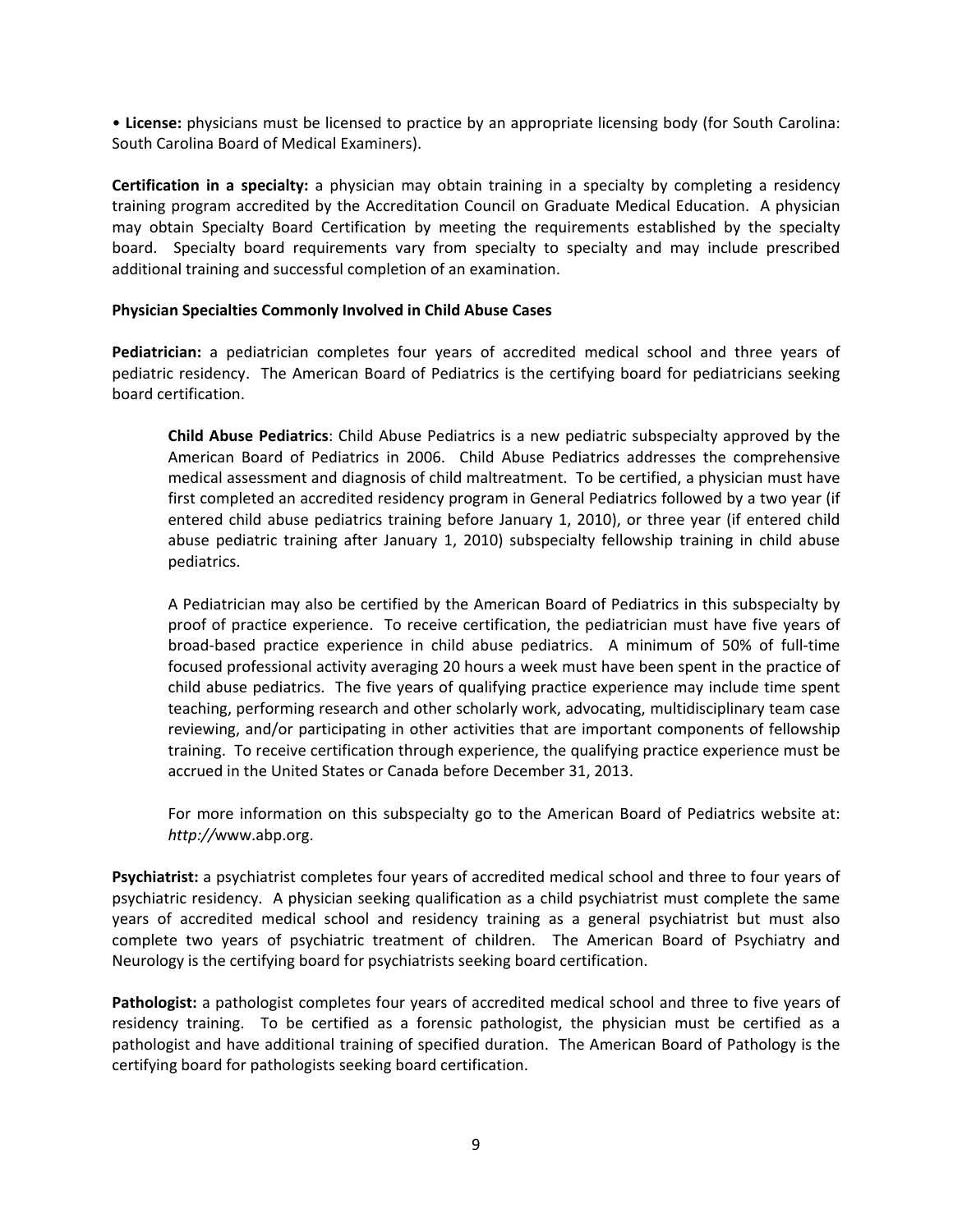#### **Nurses**

• **Education:** education requirements vary depending on the type of nurse. A registered nurse has an associate or baccalaureate degree and must pass a national licensing examination within three years of obtaining the degree. An advanced practice registered nurse (including nurse practitioner, certified nurse mid‐wife, clinical nurse specialist, and certified registered nurse anesthetist) generally has the education required of a registered nurse (an associate or baccalaureate degree) and a doctorate degree, a post‐nursing master's certificate or a minimum of a master's degree and supervised clinical practice in a specific area of advanced practice registered nursing. A licensed practical nurse must graduate from an approved nursing education program and pass a licensing examination within three years of graduating from the program.

**Sexual Assault Nurse Examiners (SANE)**: While South Carolina has not formally recognized SANEs by statute, regulation or case law, SANEs are increasingly used in the forensic medical examinations of children who are sexually abused. SANEs are certified by the Forensic Nursing Certification Board (FNCB) in two categories: Sexual Assault Nurse Examiner ‐ Adult/Adolescent (SANE‐A) and the Sexual Assault Nurse Examiner ‐ Pediatric (SANE‐P).

• **License:** nurses must be licensed to practice by an appropriate licensing body (for South Carolina: State Board of Nursing for South Carolina).

### **Psychologists**

• **Education:** baccalaureate degree and completion of a doctorate in psychology. Psychologists must also pass a national board examination as well as state requirements for the state in which they seek a license.

• **License:** psychologists must be licensed by an appropriate licensing body (for South Carolina: State Board of Examiners in Psychology). South Carolina licenses psychologists in seven specialties: clinical; school; counseling; social; experimental; industrial/organizational; and community.

### **Social Workers**

### • **Education:**

- A **baccalaureate social worker** must have a baccalaureate degree from a social work or social welfare program and must have passed an examination prescribed by the South Carolina Board of Social Work Examiners. For a full list of requirements see S.C. Code Ann. Section 40‐63‐220.
- A **master social worker** must have a masters or doctorate degree in social work and must have passed an examination prescribed by the South Carolina Board of Social Work Examiners. For a full list of requirements see S.C. Code Ann. Section 40‐63‐230.
- An **independent social worker – advanced practice (AP)** among other duties, normally performs non-clinical duties including community organization, social policy, and policy development. An AP must have earned a masters or doctorate degree in social work from a program accredited by a nationally recognized accrediting body for social work programs, or from a social work program whose standards are at least equivalent to the minimum standards required by the nationally recognized accrediting body. An AP must also have completed ninety academic contact hours of course work in advanced social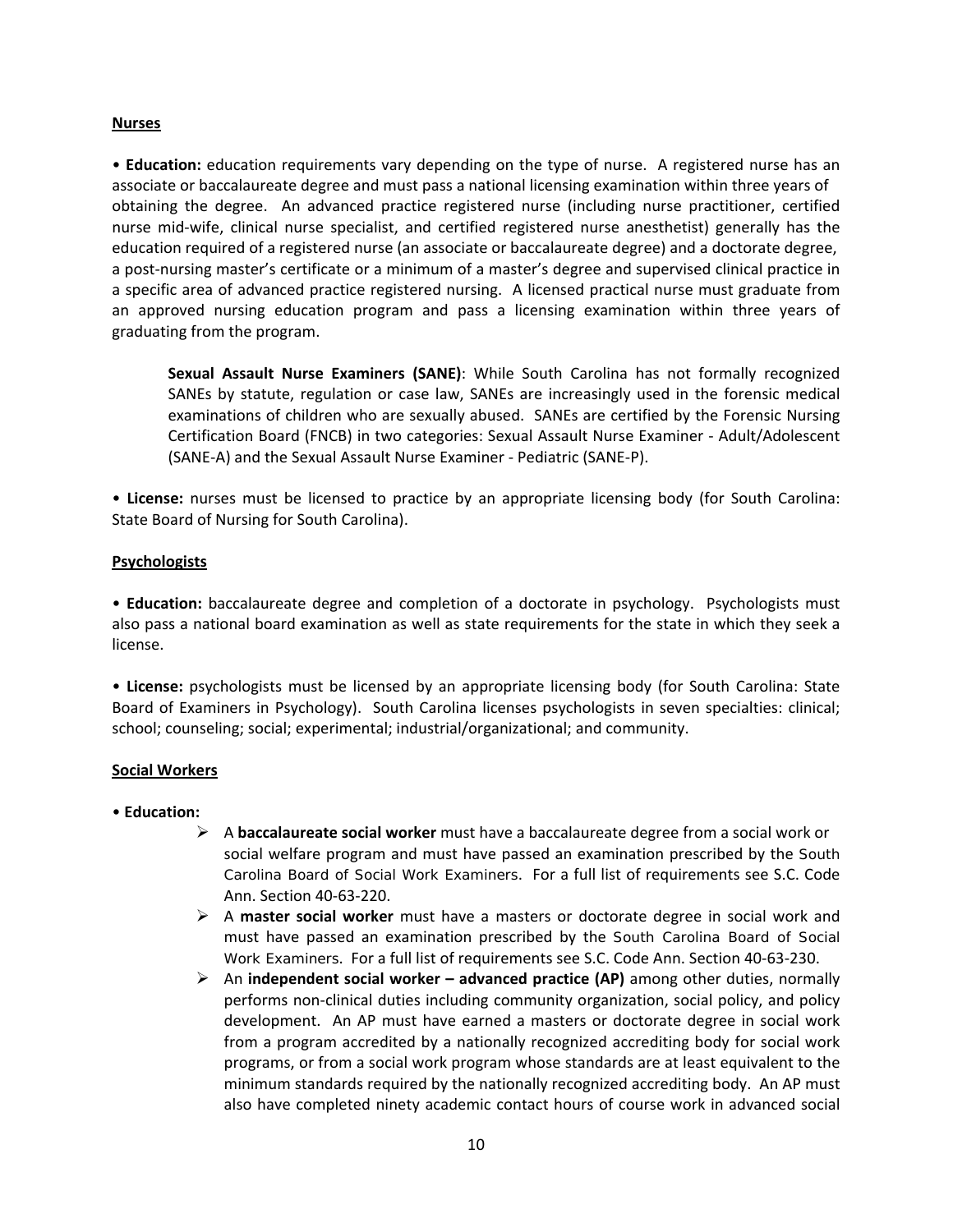work practice with communities and organizations; and have completed three thousand hours of social work practice under advanced practice supervision, or demonstrate to the board's satisfaction equivalent supervised experience in the practice of advanced practice social work. An AP must have obtained fifteen academic contact hours or twenty continuing education contact hours in professional ethics during the course of the professional supervision period, or have completed a board sponsored specialty course in professional ethics. An AP must also have passed an examination prescribed by the South Carolina Board of Social Work Examiners. For a full list of requirements see S.C. Code Ann. Section 40‐63‐240(B).

 An **independent social worker – clinical practice (CP)** among other duties, normally performs clinical social work duties including client education, diagnosis, treatment, and follow-up. An independent social worker – clinical practice must have received a masters or doctorate degree in social work from a program accredited by a nationally recognized accrediting body for social work programs, or from a social work program whose standards are at least equivalent to the minimum standards required by the nationally recognized accrediting body as approved by the board. A CP must also have completed forty‐five academic contact hours each of psychopathology and psychodiagnostics, and three thousand hours of social work practice under clinical supervision. A CP must have obtained fifteen academic contact hours or twenty continuing education contact hours in professional ethics during the course of the professional supervision period, or have completed a board sponsored specialty course in professional ethics, and have successfully passed an examination prescribed by the South Carolina Board of Social Work Examiners. For a full list of requirements see S.C. Code Ann. Section 40‐63‐240(A).

• **License:** baccalaureate social workers, master social workers and independent social workers must be licensed by an appropriate licensing body (for South Carolina: State Board of Social Work Examiners).

#### **Professional Counselors, Marital and Family Therapists, and Psycho‐educational Specialists**

#### • **Education:**

- A **professional counselor intern** must have a baccalaureate degree and a graduate degree with a minimum of forty‐eight graduate semester hours primarily in counseling or a related discipline.
- A **professional counselor** must hold a professional counselor intern license and have completed two thousand hours of supervised clinical experience in the practice of professional counseling performed over a period of not less than two years. The two thousand hours must consist of supervised clinical experience. S.C. Reg. 36‐05.
- A **marriage and family therapy intern** must have a baccalaureate degree, and a master's degree, specialist's degree, or doctoral degree and forty‐eight graduate semester hours in marriage and family therapy. S.C. Reg. 36‐07.
- A **marriage and family therapist** must have a current marriage and family therapy intern license and twelve hundred hours of supervised clinical experience performed over a period of not less than two years. The twelve hundred hours must consist of supervised clinical experience. S.C. Reg. 36‐08.
- A **psycho‐educational specialist** must have a baccalaureate degree and, a master's degree plus thirty graduate semester hours; or a sixty graduate semester hour master's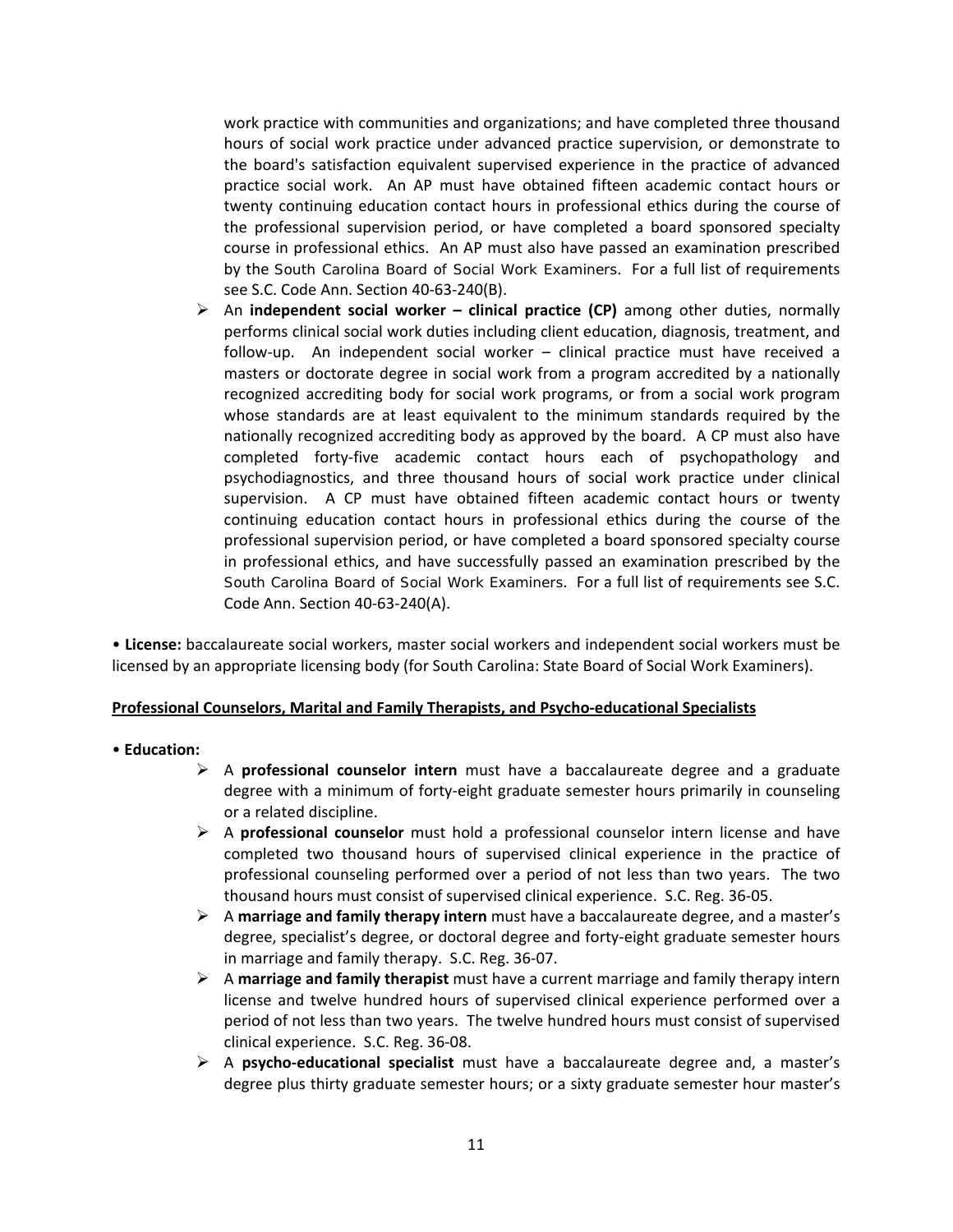degree; or a sixty graduate semester hour specialist degree; or a doctoral degree in school psychology. S.C. Reg. 36‐10.

• **License:** all of the above‐identified interns, counselors, and therapists must be licensed by an appropriate licensing body (for South Carolina: Board of Examiners for the Licensure of Professional Counselors, Marriage and Family Therapists, and Psycho‐Educational Specialists).

### **Types of Expert Witnesses and Cases Recognizing Those Types**

The following is a list of professionals, and noteworthy South Carolina child abuse and neglect cases that involved those professionals as expert witnesses.

### **Medical Doctors**

### **Pediatricians**

o *SCDSS v. Lisa C*., 699 S.C. 647 (Ct. App. 2008)

### **Emergency Room Physicians**

o *State v. McFadden*, 318 S.C. 404 (Ct. App. 1995)

**Intensivists (Intensive Care Unit (ICU) Physicians/Critical‐Care Physicians)**

### **Neurologists**

o *McMillan v. Durant*, 312 S.C. 200 (1993)

### **Orthopedic Specialists/surgeons**

o *State v. Lopez*, 306 S.C. 362 (1991)

#### **Pathologists/pediatric pathologists/Forensic pathologists**

o *State v. McKnight*, 352 S.C. 635 (2003). Homicide by child abuse. *See* this case for a good discussion on the effect of cocaine exposure on a fetus.

o *State v. Von Dohlen*, 322 S.C. 234 (1996)

#### **Psychiatrists**

o *Charleston County DSS v. Father*, 317 S.C. 283 (1995)

o *In Re Care and Treatment of Harvey*, 355 S.C. 53 (2003)

### **General Practitioner**

o *Creed v. City of Columbia*, 310 S.C. 342 (1993)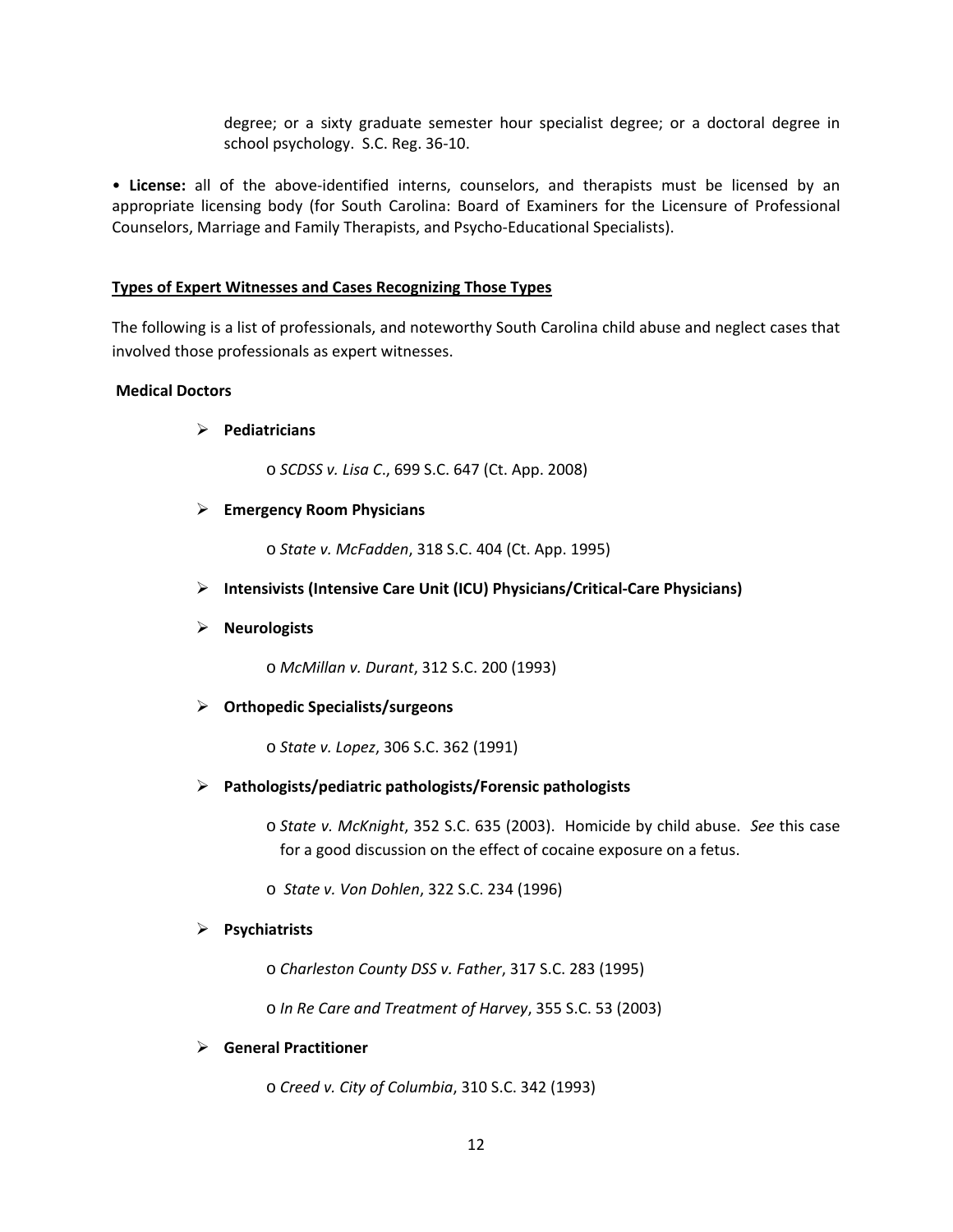o *State v. Morgan*, 326 S.C. 503 (Ct. app. 1997)

#### **Radiologist**

o *State v. Fowler*, 322 S.C. 157 (Ct. App. 1996)

### **Law Enforcement**

o *State v. Ellis*, 345 S.C. 175 (2001)

#### **Emergency Medical Technicians (EMT)**

o *Gooding v. St. Francis Xavier Hosp.,* 326 S.C. 248 (1997)

#### **Nurses and Nurse Practitioners**

o *Crawford v. Henderson*, 356 S.C. 389 (Ct. App. 2003)

#### **Psychologists**

- o *Charleston County DSS v. Father*, 317 S.C. 283 (1995)
- o *State v. Hill*, 287 S.C. 298 (1986)
- o *Howle v. PYA/Monarch, Inc*., 288 S.C. 586 (Ct. App. 1986)

### **Forensic Odontologist**

o *State v. Jones*, 273 S.C. 723 (1979). (teeth bite impression)

# **Counselors**

- o *State v. Schumpert*, 312 S.C. 503 (1993)
- o *State v. White*, 361 S.C. 408 (Ct. App. 2004)
- o *Gadson v. Mikasa* Corp., 368 S.C. 214 (Ct. App. 2006))

#### **Forensic Interviewers**

- o *State v. Kirton*, 381 S.C. 7 (Ct. App. 2008)
- o *State v. Douglas*, 380 S.C. 499 (2009). In this case the circuit court qualified a victim assistance officer as an expert witness in forensic interviewing over defendant's objection that there is not such field of expertise. The S.C. Court of Appeals affirmed the qualification and found that the trial court had sufficient evidence that forensic interviewing was a recognized field. The Supreme Court found that it was unnecessary for the trial court to have qualified the witness as an expert in forensic interviewing because her testimony was based on her personal observations, experiences and the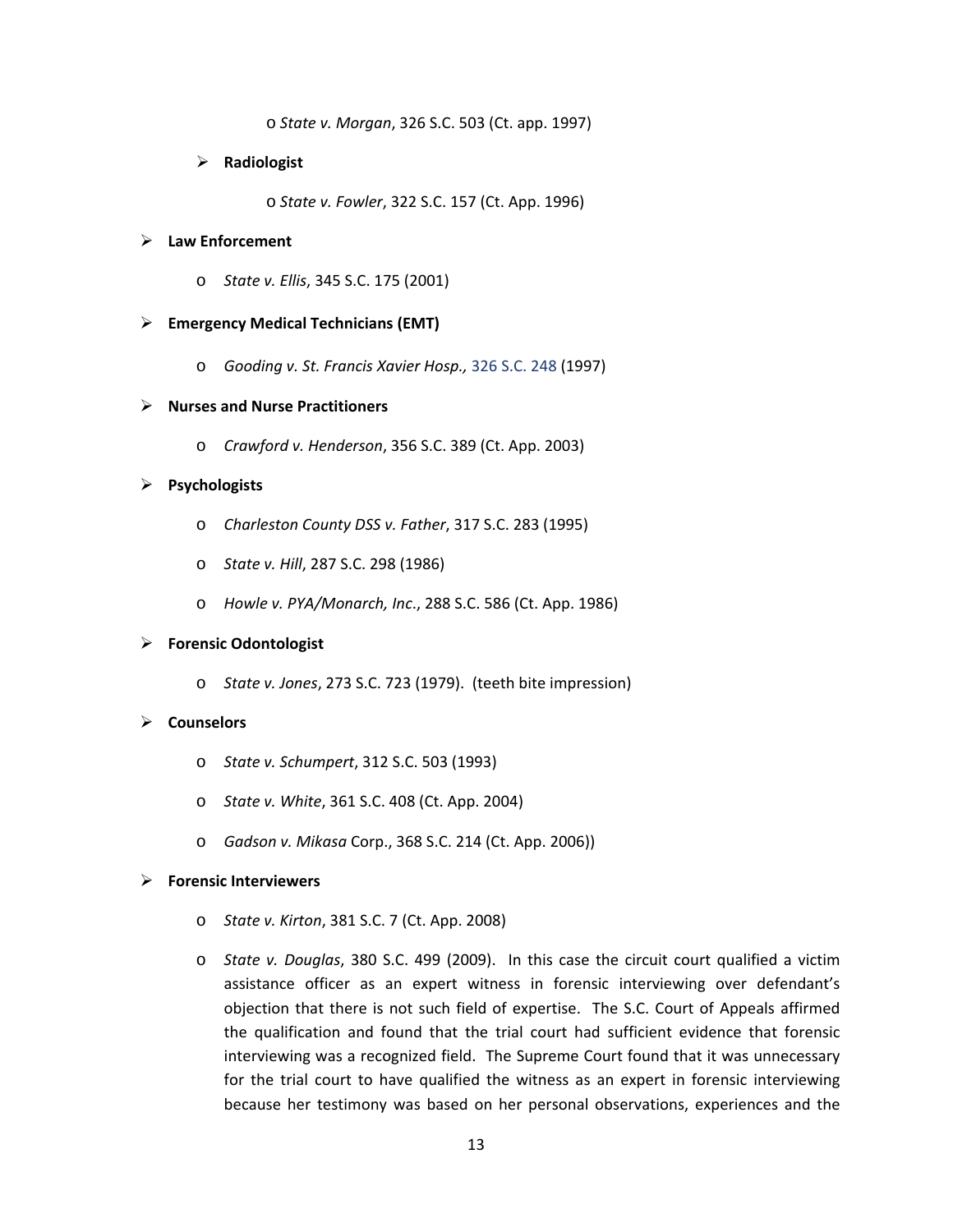interview with the child victim and that it was not the type of evidence required to be given by an expert. Although the Supreme Court did not agree with the necessity of the qualification, the Court affirmed the result reached by the Court of Appeals.

### **Forensic Toxicologists**

- o *State v. Nathari*, 303 S.C. 188 (Ct. App. 1990)
- o *State v. White*, 311 S.C. 289 (Ct. Ap. 2006)

# **Social Workers/Caseworkers**

- o *State v. Schumpert*, 312 S.C. 502 (1993). Social worker qualified in sexual abuse case.
- o *Honea v. Prior*, 295 S.C. 536 (Ct. App. 1988). Social workers qualified as experts based on experience, training and observation.
- o *State v. Weaverling*, 337 S.C. 460 (Ct. App. 1999)

(In a recent South Dakota case, the trial court qualified a Department of Social Services caseworker as an expert on the Indian Child Welfare Act (ICWA). The caseworker had worked with children and families for eighteen years and for DSS for six years. The case worker was Native American and the majority of her cases involved Native American families. The caseworker had been trained in cultural issues and had previously been qualified as an ICWA expert. Based on these qualifications, the court determined that the trial court did not abuse its discretion in qualifying the caseworker as an ICWA expert.<sup>13</sup>)

### **Compensation for Expert Witnesses**

Section 26.10 of the General Appropriations Bill for 2010-2011<sup>14</sup> sets out the hourly amount DSS may compensate an expert witness.

> *Effective July 1, 1994, any monies appropriated for the payment of court testimony in either abuse and neglect, termination of parental rights, or judicial review cases arising under Section 20‐7‐480, et. seq. of the SC Code of Laws, 1976, as amended, and adult protective service cases under Section 43‐35‐10(9), et. seq. of the SC Code of Laws, 1976, as amended, shall only be paid in accordance with DSS policy which shall include limits on awards and procedures for payment, in due consideration of the agency budgetary limitations and specific funds allocated for such purposes. Provided further that DSS shall pay up to a maximum hourly rate to licensed psychologists, social workers, nurses, ministerial counseling, family and marriage counselors of \$60 for counseling and \$60 for expert witness fees, to include travel time and DSS shall pay up to a*

 <sup>13</sup> The People of the State of South Dakota, In the Interest of D.G., minor child, concerning L.G. and N.B.F., Respondents, 2004 S.D. 54, 679 N.W.2d 497 (S.D. 2004).

 $14$  H. 4657, 2009 – 2010 Leg., 118 Sess. (S.C. 2010).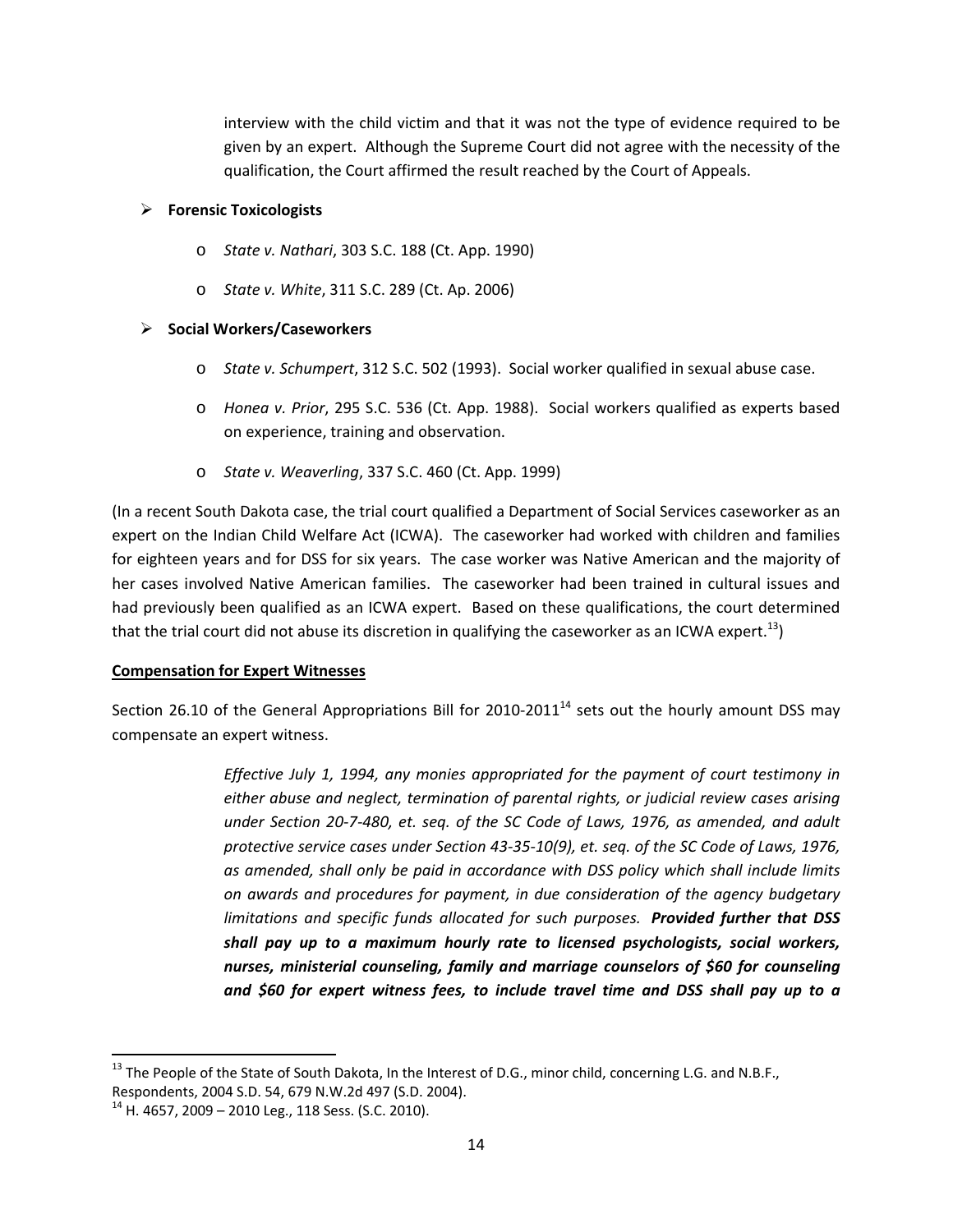# *maximum hourly rate to physicians of \$125 for expert witness fees, to include travel time.* (Emphasis added.)

### **Trial Preparation for Expert Witness Testimony**

A DSS attorney considering using an expert witness at a hearing or trial should first familiarize himself or herself with the proposed witness's area of expertise. This step is easily facilitated by the amount of information available on-line. However, the attorney should be cautious to identify and read only respected journals and articles on the particular field. The DSS attorney should also discuss with the expert the issues which the expert will address at trial several times prior to trial. Face-to face meetings with the expert are optimal; however, time and distance restrictions often make face-to-face meetings difficult to schedule. Thus, telephone meetings are acceptable.

Meeting with and discussing the issues with the expert serves many purposes: 1) exchanging information about the case; 2) ascertaining the expert's opinion about the case; 3) obtaining the expert's explanation of the relevant scientific methods and/or technical issues (including the reliability of any scientific methods or technical issues involved in the case); explaining medical and mental health conditions; 4) reviewing and explaining the meaning and impact of the evidence; 5) providing possible alternative explanations of the evidence or findings; 6) critiquing the expert opinion of the opposing party; 7) identifying weaknesses in the DSS case and providing strategic advice for trial; 8) assisting the DSS attorney in preparing questions for direct examination that will best elicit the expert's relevant testimony. Remember: an expert knows more about his or her area of expertise than the DSS attorney. An expert knows what questions should be asked during direct examination and can anticipate questions that may be asked on cross‐examination. A DSS attorney should not hesitate to ask the expert for help in developing a strategy and formulating questions for trial.

The DSS attorney should obtain a copy of the expert's curriculum vitae (CV) prior to trial. A CV is generally a longer, more comprehensive document than a resume. Where resumes may be 1‐2 pages, CVs can be 2‐10 pages in length, or more. CVs are commonly used in academic and medical fields and provide a detailed history of the professional's educational and academic backgrounds, training and work experience, grant and research history, publications, professional affiliations and memberships, board certifications, licenses, presentations, conferences attended, honors and awards, and other career accomplishments. Once a DSS attorney obtains the expert's CV, the attorney should review the CV with the expert to determine which elements of the CV are relevant to the issues in the case and important to highlight during the expert witness qualification phase of the trial.

### **Procedure for Qualifying a Witness as an Expert**

Before a witness can provide expert opinion testimony to the court, the witness must be qualified by the judge as an expert witness on the subject matter. Pursuant to Rule 702, the party offering the witness as an expert must prove to the court that the witness has the requisite knowledge, skill, experience, training, or education to be able to provide an expert opinion on the issue. The decision to qualify a witness as an expert and to admit the witness's testimony is within the sound discretion of the trial judge. Appellate courts will not reverse the trial court's decision unless the appellate court finds an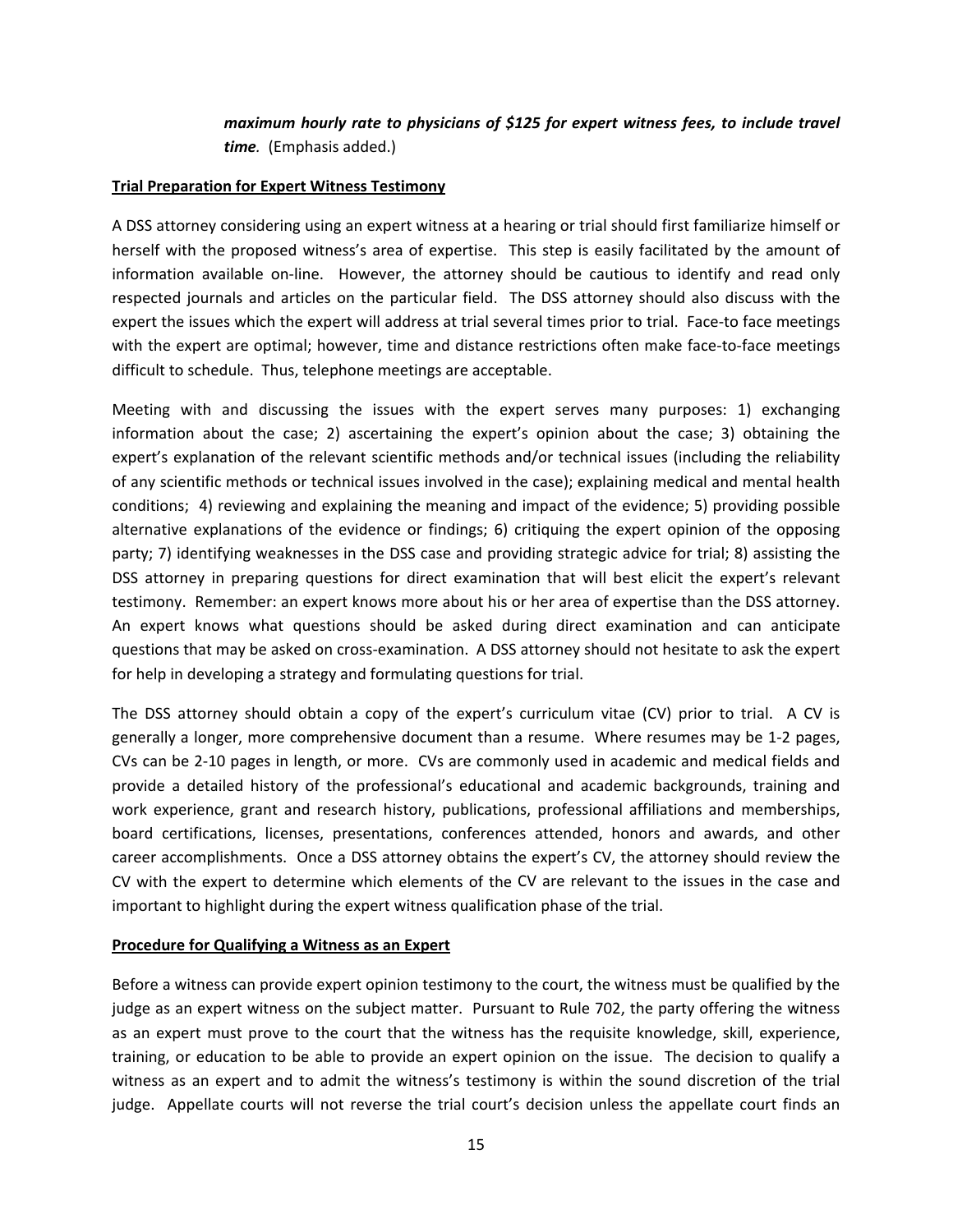abuse of discretion. An abuse of discretion occurs when there is no evidence to support the trial judge's factual conclusions or when the ruling is based on an error of law.<sup>15</sup>

*"There is no abuse of discretion as long as the witness has acquired by study or practical experience such knowledge of the subject matter of his testimony as would enable him to give guidance and assistance to the jury in resolving a factual issue which is beyond the scope of the jury's good judgment and common knowledge."<sup>16</sup>*

- **a.** To qualify as an expert, a person must have acquired by study or practical experience such special knowledge of the subject matter of his or her testimony as would enable the person to give guidance and assistance to the jury in solving a problem about which the jury's good judgment and average knowledge is inadequate. Botehlo v. Bycura, 282 S.C. 578 (Ct. App. 1984).
- **b.** There is no exact requirement concerning how knowledge or skill must be acquired. Hopkins v. Comer, 240 N.C. 143, 81 S.E.2d 368 (1954), Honea v. Prior, 295 S.C. 526 (Ct. App. 1988).
- **c.** The qualification of an expert and the admissibility of an expert's testimony are matters within the discretion of the trial court. McGee v. Bruce Hosp., 321 S.C. 340 (1996).
- **d.** The test for qualification of an expert is a relative one that is dependent on the particular witness's reference to the subject. Wilson v. Rivers, 357 S.C. 447, 593 S.E.2d 603 (2004).
- **e.** A witness may be competent to testify as an expert although the witness acquired his or her knowledge through practical experience and not by scientific study, training, or research. 31 Am.Jur.2d Expert and Opinion Evidence § 27 at 526 (1967). Even where the problem presented may be one that usually requires some scientific knowledge or training, a person with long experience may testify as an expert although he or she did not pursue a special study of the matter. Id. at 526‐27.
- **f.** The party offering the expert testimony has the burden of showing the witness possesses the necessary learning, skill, or practical experience to enable the witness to give opinion testimony. State v. White, 372 S.C. 364 (Ct. App. 1997); State v. Von Dohlen, 322 S.C. 234 (1996); State v. Schumpert, 312 S.C. 502 (1993).
- **g.** Defects in the amount and quality of the expert's education or experience go to the weight to be accorded the expert's testimony and not to its admissibility. State v. Henry, 329 S.C. 266 (Ct. App. 1997); Gooding v. St. Francis Xavier Hosp., 326 S.C. 248 (1997). (In Gooding, the S.C. Supreme Court found error in the trial court's exclusion of

<sup>&</sup>lt;sup>15</sup> Hedgepath v. Am. Tel & Tel. Co., 348 S.C. 340 (Ct. App. 2001); Bayle v. S.C. Department of Transp., 344 S.C. 115 (Ct. App. 2001)

 $16$  State v. Henry, Supra.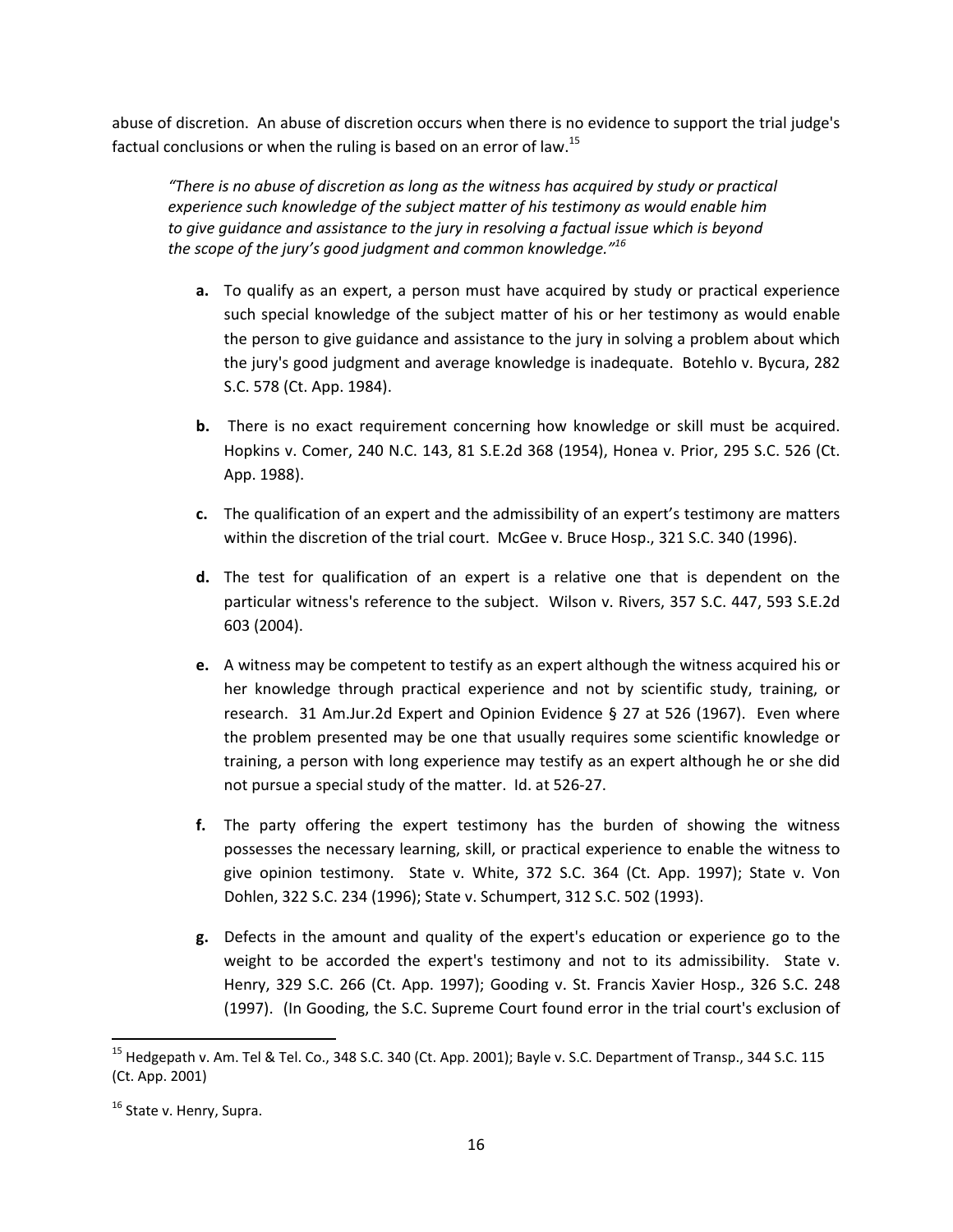the testimony of an Emergency Medical Technician ("EMT") regarding intubation procedures, finding the EMT had sufficient knowledge of the procedure to give an opinion on a doctor's performance of the procedure. The Supreme Court found the disparity in training and education between the EMT and the doctor he testified against was relevant to the EMT's credibility as a witness, but found the difference in qualifications affected only the weight, not the admissibility, of the EMT's testimony.)

- **h.** A trier of fact is not compelled to accept an expert's opinion, but may give it the weight he determines it deserves. Berkeley Electric Co-op., Inc., v. South Carolina Public Serv. Comm'n, 304 S.C. 15 (1991); Florence County DSS v. Ward, 310 S.C. 69 (Ct. App. 1992).
- **i.** South Carolina recognizes many areas in which an expert "has acquired by study or practical experience such knowledge of the subject matter of his testimony as would enable him to give guidance and assistance to the jury in resolving a factual issue which is beyond the scope of the jury's good judgment and common knowledge." State v. White, 372 S.C. 364 (Ct. App. 2007); State v. Henry, 329 S.C. 266 (Ct. App. 1997) and citing Fields v. Regional Med. Ctr. Orangeburg, 363 S.C. 19 (2005) ; Ellis v. Davidson, 358 S.C. 509 (Ct. App. 2004) ; Burroughs v. Worsham, 352 S.C. 382 (Ct. App. 2002) ; Means v. Gates, 348 S.C. 161 (Ct. App. 2001) ; Small v. Pioneer Mach., Inc., 329 S.C. 448 (Ct. App. 1997).

At trial, the defense counsel may offer to stipulate to the qualifications of the DSS expert witness. Such a stipulation avoids the need for a time consuming voir dire of the witness's qualifications. Unfortunately, DSS cases are afforded very little trial time, so if trial time is limited or if there is concern about the quality of the expert, a DSS attorney may accept the offer to stipulate to the expert's qualifications. If an expert is well qualified and the issues to be tried are difficult, it will likely be beneficial if the offer is rejected and the judge is allowed to hear the witness's extensive qualifications. If DSS rejects the defendant's offer to stipulate to the expert's qualifications, the DSS attorney should explain to the court why the offer was rejected. For example, a DSS attorney may inform the court as follows:

*Your Honor, DSS has rejected defendant's offer to stipulate to the forensic pathologist's qualifications, because we feel that Dr. Greene's extensive knowledge of, and experience in identifying, battered child syndrome, are so relevant to the facts of this case and directly related to the weight of the evidence, that we feel it is important that you hear his qualifications.*

An expert's CV should be offered as an exhibit whether or not the parties have agreed to stipulate to the expert's qualifications. If the defense objects to admission of the CV, the DSS attorney may argue that the CV is as a business record, under Rule 803, S.C.R.E.

Note: If it appears the defense's expert witness is better qualified than the DSS expert witness, the DSS attorney may wish to accept the defense's offer to stipulate to the DSS expert's qualifications but only if the defense agrees to the same stipulation as to the defense expert's qualifications. Such mutual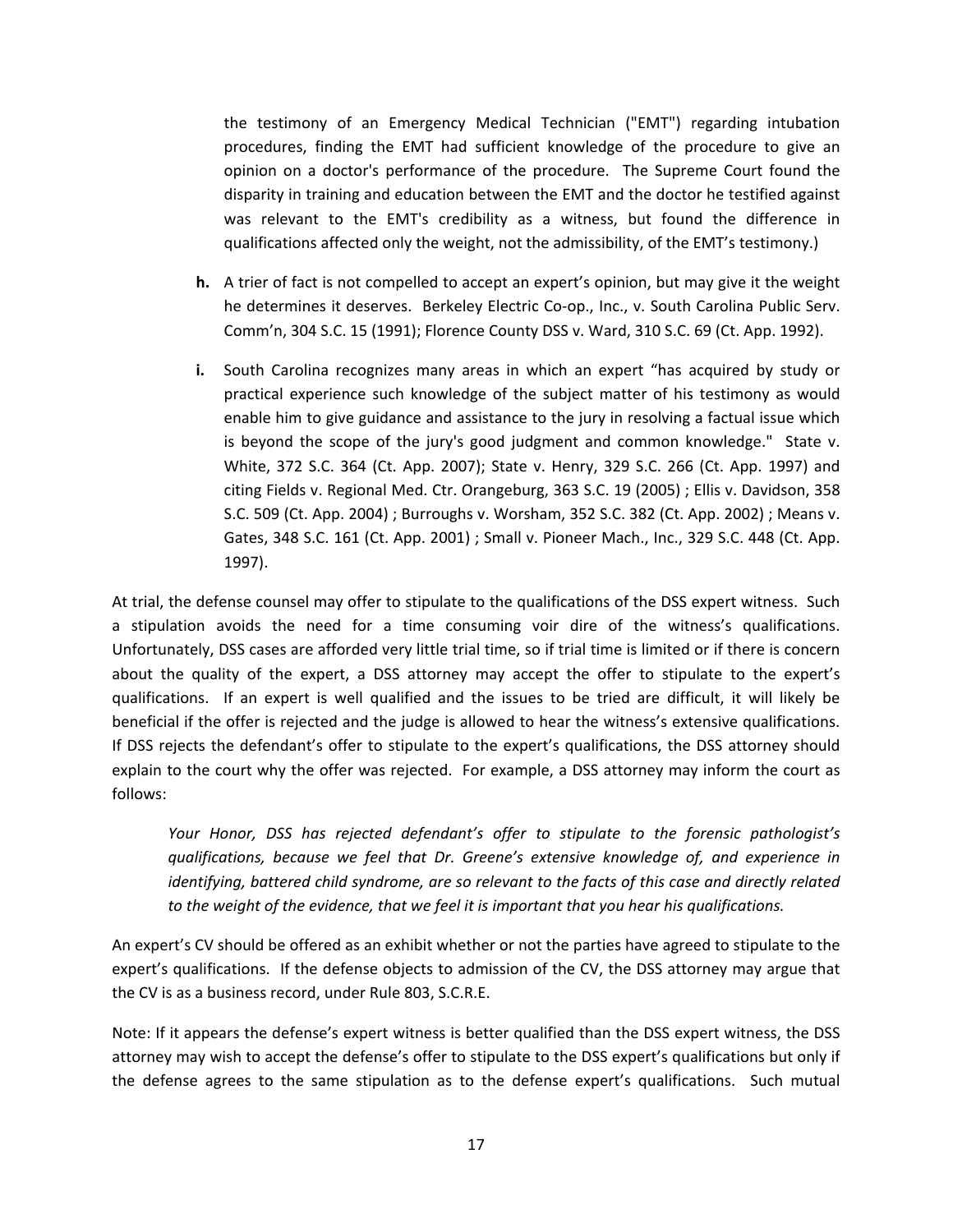stipulations save time and allow the court to focus on the quality of the expert witness's testimony rather than on the expert witness's qualifications.

When qualifying an expert witness, the DSS attorney should ask open-ended questions to allow the witness to explain his credentials and establish credibility with the court. However, doing so can become time consuming and tedious so the intermittent use of leading questions to establish the witness's accomplishments may hasten the process. Qualification of an expert witness is a preliminary matter $17$  and the use of leading questions on direct examination for the purpose of qualifying an expert witness is permissible.

# **Sample: General Qualification Questions**

- $\triangleright$  State your name.
- $\triangleright$  State your Address.
- $\triangleright$  State your current occupation.
	- o Name of company or organization
	- o Description of occupation
	- o How long in current position
		- **•** Description of practice
		- Number of patients
		- Number of examinations of similar type to the instant case
- $\triangleright$  Please list your educational background including:
	- o Degrees

- Undergraduate degree, date graduated
- Graduate school, degree, area of study, date graduated
- o Specialized or post graduate training
	- What kind of specialized training--Internship/residency/clinical experience
	- Area of specialized training

 $17$  Rule 104(a), SCRE. Preliminary questions concerning the qualification of a person to be a witness, the existence of a privilege, or the admissibility of evidence shall be determined by the court, subject to the provisions of subdivision (b). In making its determination it is not bound by the rules of evidence except those with respect to privileges.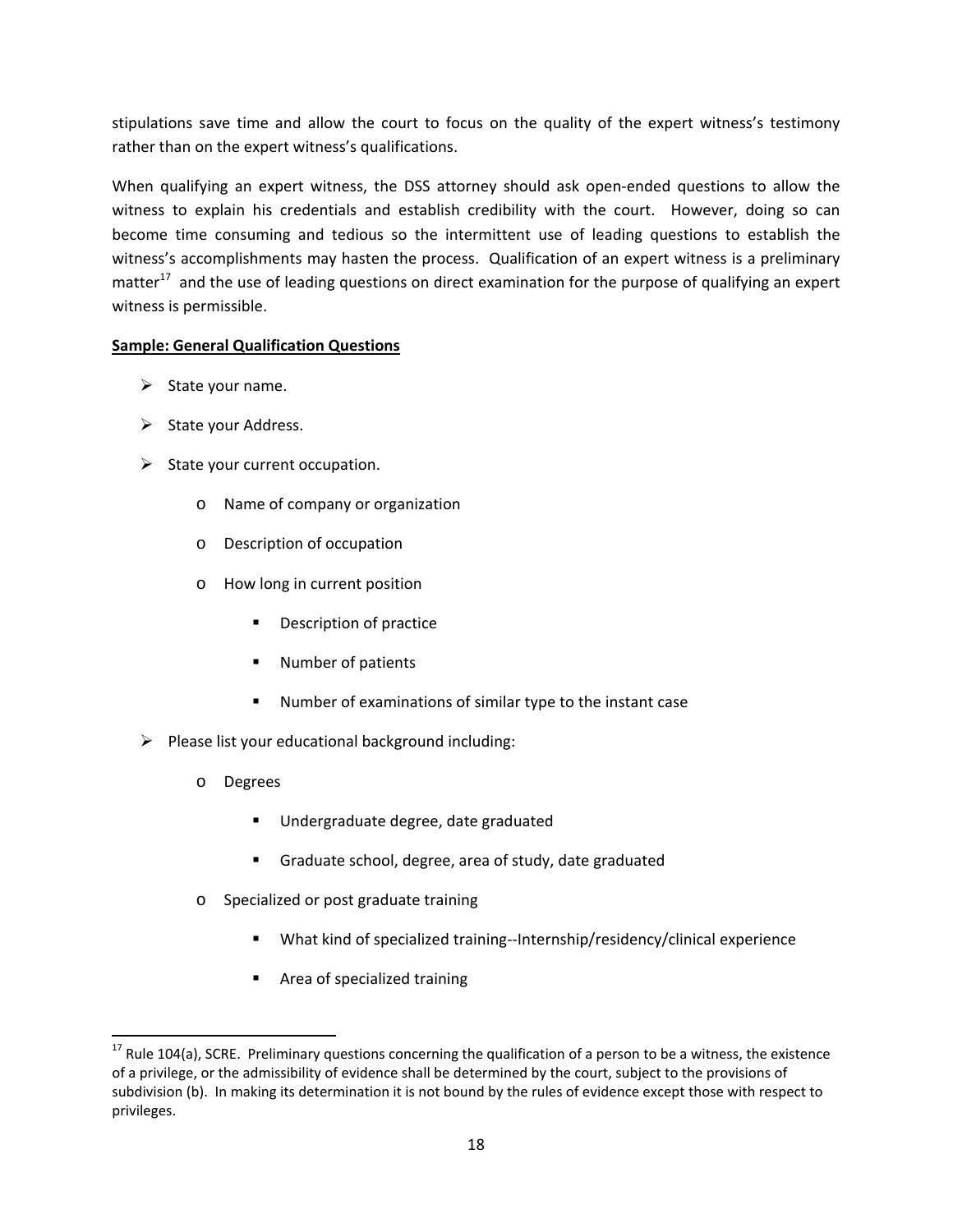- **•** Where trained
- How long was training
- o Licenses
	- **When licensed**
	- **E** Licensing requirements
		- Continuing education requirements
	- **How long is license valid**
	- Relicensing date
	- **Relicensing process**
- o Board certifications
	- **•** When certified
	- **How long certification is valid**
	- **Recertification process**
- $\triangleright$  Please provide your employment history
- $\triangleright$  Please list professional memberships
	- o Organizations
	- o Advisory boards
	- o Committees
	- o Commissions
	- o Offices held
	- o Was membership or office a result of volunteering, appointment or election?
- $\triangleright$  Have you been awarded any research grants?
	- o What research area?
- $\triangleright$  Have you published or presented papers in the area of \_\_\_\_\_?
	- o Please list publications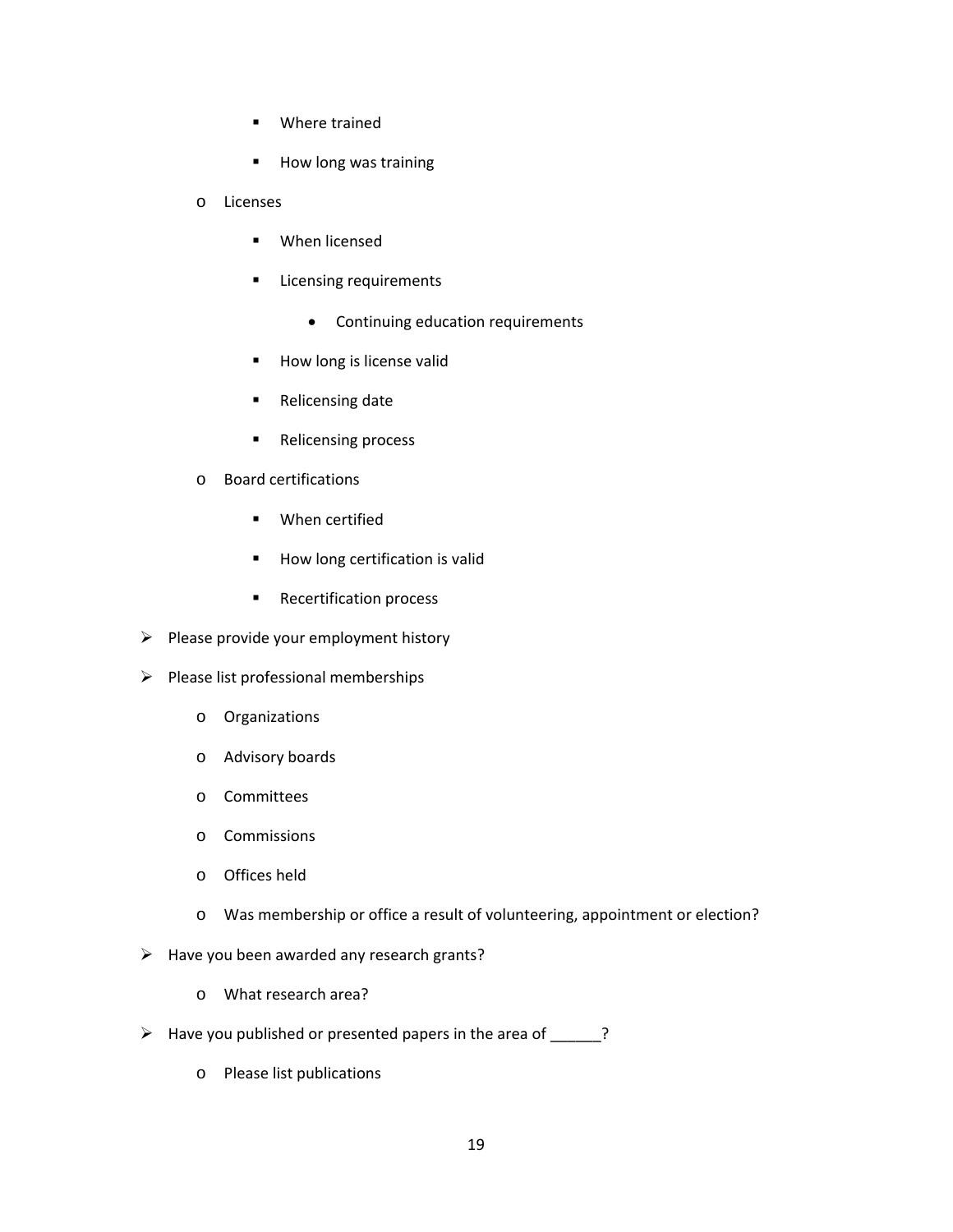- o Please list presentations
- $\triangleright$  Have you presented at conferences or workshops on the subject of  $\blacksquare$ ?
	- o Approximately how many conferences or workshops
	- o Name the most recent presentations
- $\triangleright$  Have you held any teaching, faculty, or academic positions?
	- o Where
	- o What
	- o How long
- $\triangleright$  Have you qualified in family court or any other court as an expert in the area of  $\triangleright$ ?
	- o How many times qualified?

Note: The following examples were created for this document and are not excerpts from real cases.

#### **Example: Qualification of a Forensic Pathologist**

- Q. You're Doctor Mark Greene?
- A. Yes
- Q. And, you're a forensic pathologist, aren't you?
- A. Yes.
- Q. Specializing in pediatric pathology and fatal child investigations?
- A. Yes.
- Q. You're currently employed by Palmetto Health Richland/USC School of Medicine?
- A. That's correct.
- Q. Can you explain your affiliation with Palmetto Health Richland and USC School of Medicine?
- A. Well, the Palmetto Health system is composed of five hospitals: Palmetto Health Richland, Palmetto Health Baptist, Palmetto Health Heart Hospital, and Palmetto Health Children's Hospital in Columbia, and Baptist Easley Hospital in Pickens. Palmetto Health Richland has a renowned children's hospital and Neonatal Intensive Care Unit. Of the five hospitals, Palmetto Health Richland is the teaching facility for medical students attending the University of South Carolina School of Medicine. Through rotations through the various medical specialties, students gain hands‐on, real‐life experience in diagnosing and treating patients. This experience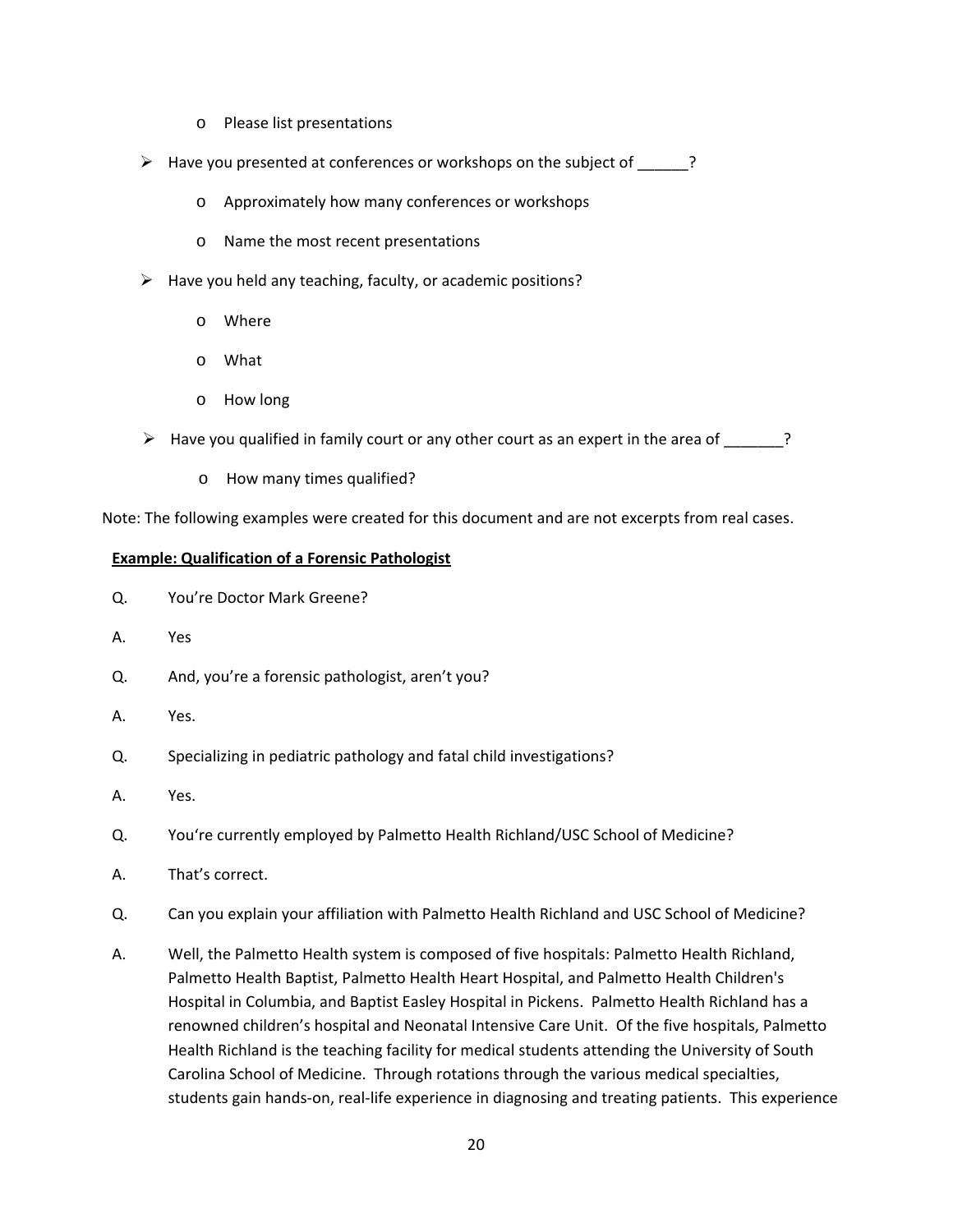helps students decide in which type of medicine they'd like to specialize when they graduate. Because PHR is a teaching hospital for USC, I am on staff at the hospital and have been appointed a clinical professor of pathology for the school of medicine.

- Q. How long have you worked for PHR and USC.
- A. I was offered a pathology position at PHR in 1996, after I finished my pediatric pathology residency. I went on faculty at USC the same year. The hospital was called Richland Memorial back then.
- Q. Can you detail the job of a forensic pathologist?
- A. Forensic pathology is a specialized area of pathology. The forensic pathologist performs autopsies to determine the cause and manner of death by utilizing the knowledge of forensic science and medicine. A forensic pathologist is often asked to investigate the possibility of unnatural and suspicious deaths. There are many deaths that can be classified as unnatural or suspicious but, to name a few, unnatural deaths include such things as violent deaths like homicides and suicides, deaths by animal maulings, automobile accidents, unexpected deaths, Sudden Infant Death Syndrome, deaths due to child abuse and neglect, deaths where drugs or alcohol were contributing factors, deaths occurring during surgical procedures, deaths when there is suspicion of a public health threat, and deaths of persons under the care of institutions.
- Q. What is an autopsy?
- A. An autopsy is a post mortem internal and external examination of the body in order to render an opinion regarding the cause and manner of death. The purpose is to examine the internal and external organs, such as the skin, to identify the presence of any natural disease processes, unnatural injuries, or the presence of foreign substances which may have contributed to the person's demise. The autopsy will also document identifying markings on the body like tattoos, birth marks, scars, freckles, and moles.
- Q. About how many autopsies…?
- A. Oh, I can't say exactly, but...
- Q. But, it would be in the hundreds, thousands?
- A. I've performed over 5000 autopsies in my career.
- Q. Autopsies on adults and children?
- A. Yes, on both. Since PHR has a trauma unit, a children's hospital and NICU, I perform hundreds of autopsies on both, and fatal child investigations on fetuses, infants and children every year.
- Q. Have you ever performed autopsies on children suspected of being abused and neglected?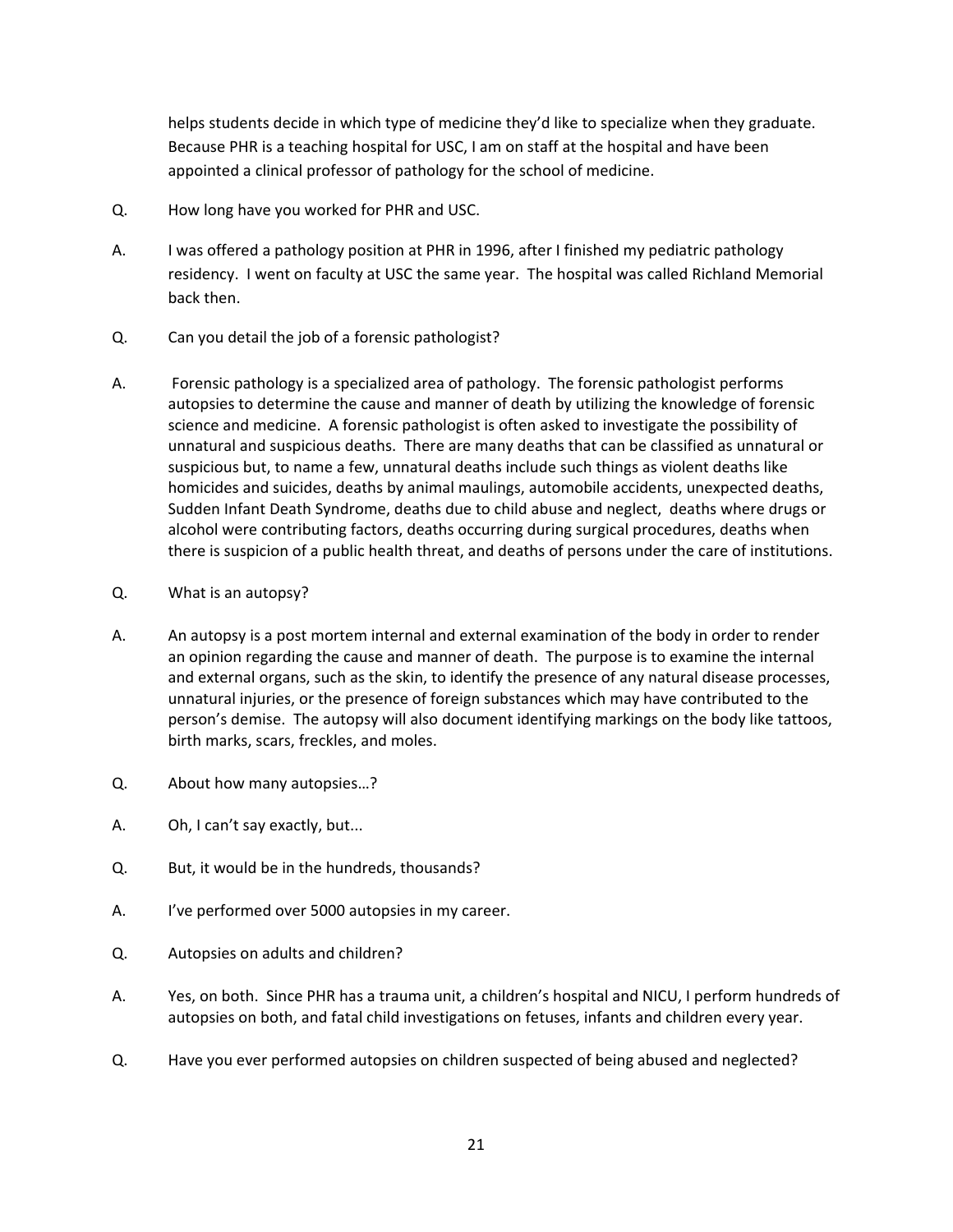- A. Many, many cases. I have identified hundreds of cases of intentional injuries in child deaths; battered child syndrome; cases where SIDS was suspected, but the identified cause of death was asphyxiation; brain injury due to intentional injury; shaken baby syndrome; internal trauma to organs; or other forms of child abuse and neglect. Likewise, I have worked on hundreds of cases where child abuse and neglect was suspected, but the cause of death was accidental, such as deaths caused by defective cribs, where the child gets lodged between the mattress and the crib's frame; and cases where the cause of death was natural, such as congenital disorders and genetic defects, deaths caused by unknown heart conditions, enlarged organs, pulmonary embolisms, embolisms caused by the presence of errant amniotic fluid; injuries caused during the birthing process, and so on.
- Q. Are you the pathologist who performed the autopsy on little Michael Montgomery?
- A. Yes.
- Q. I see where you graduated from Vanderbilt University in 1980 and Howard University's Medical School in 1984. Where did you do your post graduate training?
- A. I completed a rotating internship at Temple University Hospital in Philadelphia, PA in 1985. In 1990, I completed a residency in anatomic and clinical pathology at Maricopa Medical Center in Phoenix, Arizona. I then completed a year‐long training at the Maricopa County Medical Examiner's office. In 1994, I returned to Pennsylvania and completed a one year pediatric pathology residency at the University of Pittsburg Medical Center.
- Q. And, you are licensed to practice medicine in South Carolina and Arizona?
- A. That's right.
- Q. What are the licensing requirements for a forensic pathologist?
- A. You must graduate with a four year college degree, followed by four years of medical school. After medical school, there is a three to five year residency training program, depending on whether the program is in anatomic pathology, or both anatomic and clinical pathology. The anatomic and clinical pathology residency is five years, which is the program I completed. After completing the residency program, the pathologist must complete a one year specialty training program in forensic pathology at a medical examiner's or coroner's office. You must also complete a minimum of 50 autopsies. To be licensed, I had to pass the National Board of Medical Examiner's exam, the FLEX licensing examination, I'm sorry, the Federation Licensing examination, the U.S. Medical Licensing examination, and the American Board of Pathology Specialty Board examination. I also had to submit three letters of recommendation from practicing medical doctors and be interviewed by the South Carolina Board of Medical Examiners.
- Q. Lawyers have to complete so many continuing education hours. Is that also true for doctors?
- A. The South Carolina license must be renewed biennially and doctors must complete a minimum of 40 continuing medical education hours during that time.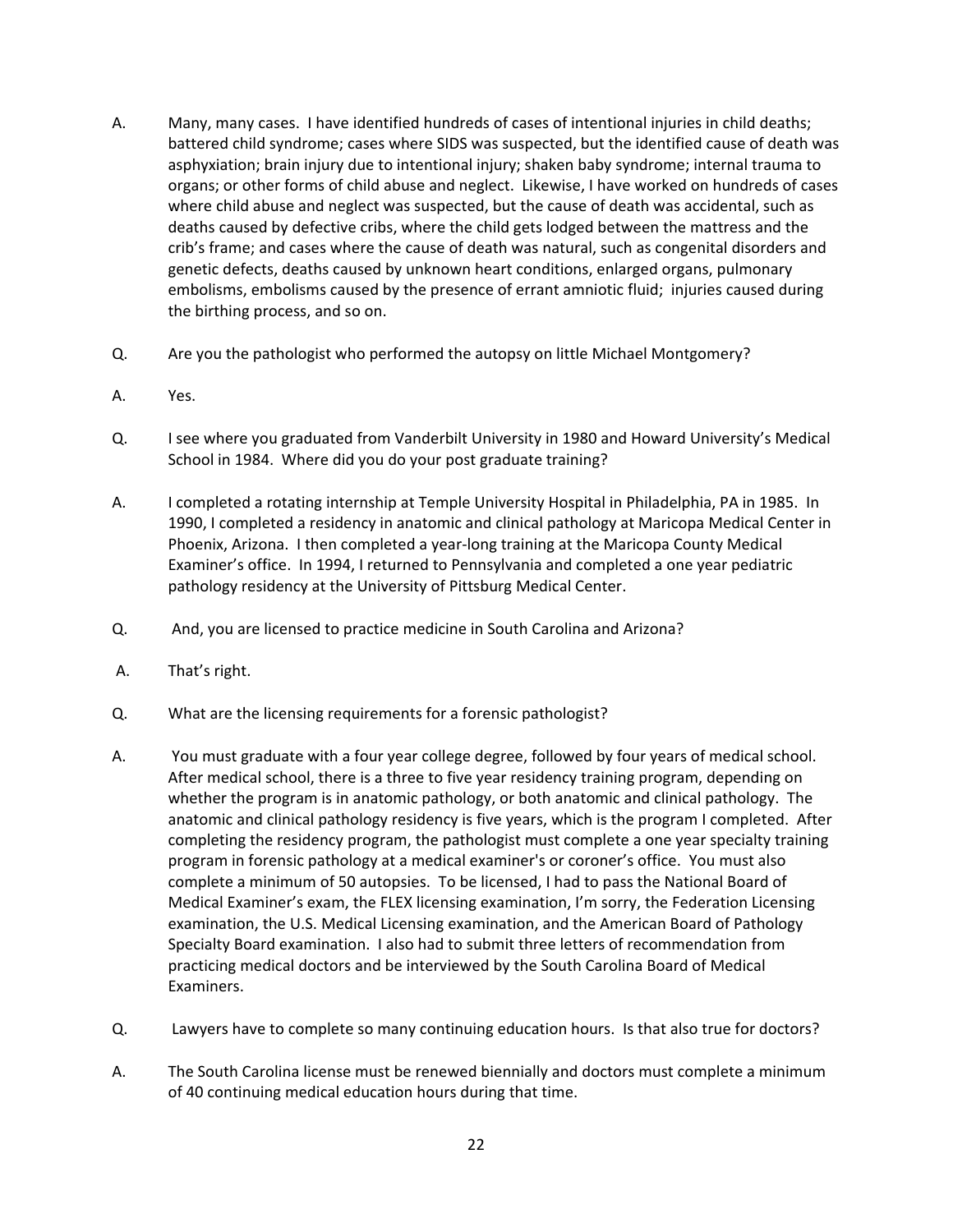- Q. That's a lot of hours. You're also board certified by the American Board of Pathology.
- A. That's correct. I'm also board certified in the subspecialty of Pediatric Pathology.
- Q. What is Pediatric Pathology?
- A. Pediatric pathology is the practice of pathology concerned with the study and diagnosis of human disease manifested in the embryo, fetus, infant, child, and adolescent.
- Q. What does board certified mean?
- A. It means that the forensic pathologist has successfully completed the required years of pathology and forensic pathology training at an accredited institution, and has passed the required exams as set forth by The American Board of Pathology. To be board certified as a pediatric pathologist means that I have completed a subspecialty residency and have met all the requirements of the American Board of Pathology. The American Board of Pathology issues certificates to those doctors who have met the requirements.
- Q. Once board certified, are you always certified?
- A. No, you must renew every 10 years.
- Q. Have you've worked for PRH and USC ever since 1996?
- A. Yes, but during this time, I've also served as a consulting pathologist for Richland, Saluda, Lexington and Newberry County Coroner's offices, the South Carolina Department of Corrections, and the South Carolina Department of Mental Health. I'm also an adjunct professor at the University of South Carolina School of Law, where I have taught "Medicine and the Law" for the past five years.
- Q. Please list some of your professional affiliations and memberships.
- A. The Society of Pediatric Pathology; Diplomat on the American Board of Pathology, Anatomic and Clinical Pathology; American Academy of Forensic Scientists; South Carolina Society of Pathologists; College of American Pathologists; American Society of Clinical Pathologists; American Medical Association, South Carolina Medical Association; Congaree Medical, Dental and Pharmaceutical Association; International Society Laboratory Hematology; and the Medical Society of South Carolina.
- A. Have you ever been awarded any research grants?
- Q. Yes, several. However, most recently, in 2008, I was awarded a \$500,000 grant from the Society of Pediatric Pathology to research the indicators of battered child syndrome and shaken baby syndrome in postmortem examinations, and the effects of battered child syndrome on the organs of the body. I presented the findings to the Society and the results of the study were published in the May 2009 edition of the American Journal of Pathology.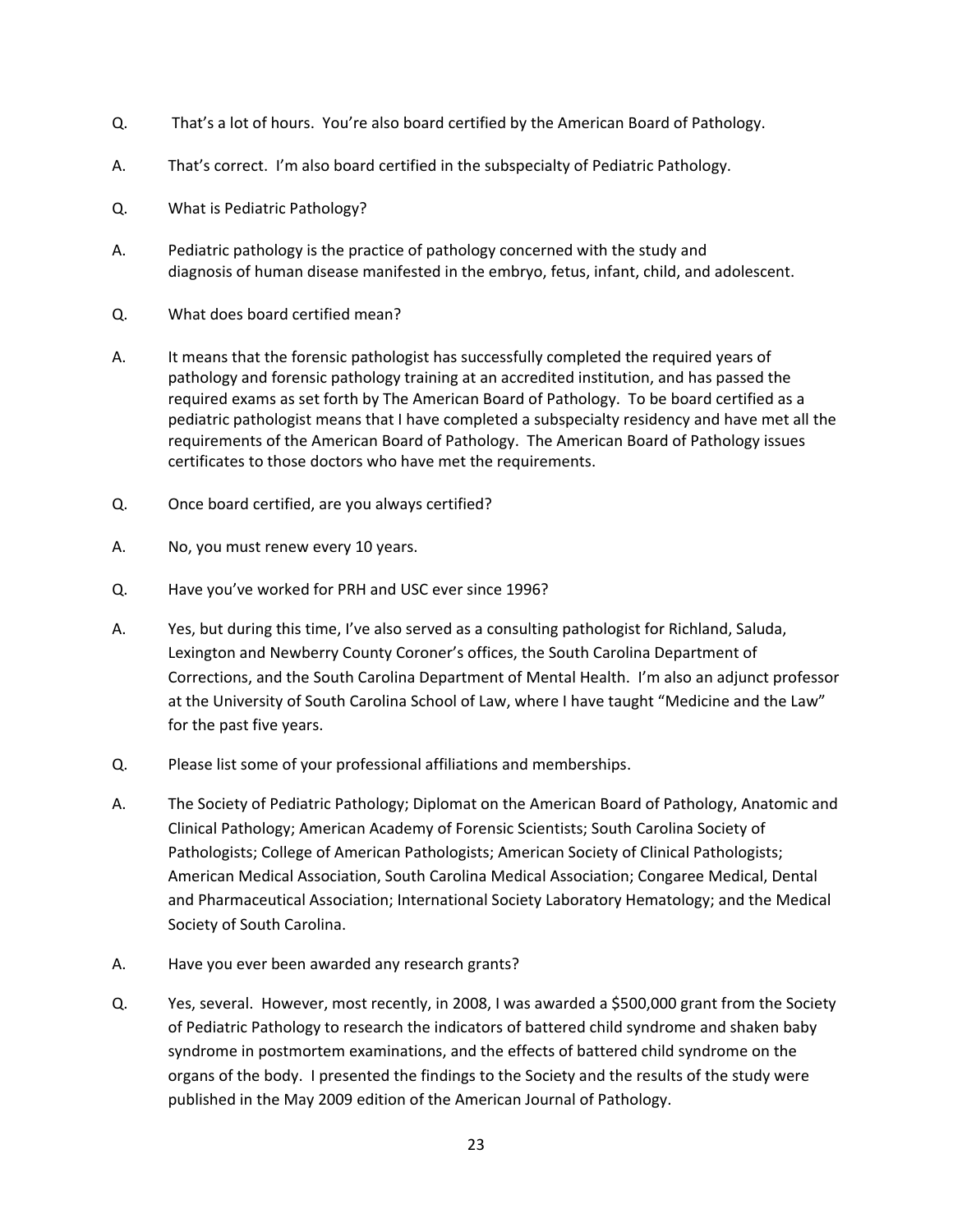- Q. Your CV lists numerous presentations, publications, and awards. You have been published in the Journal of American Medical Association, the Journal of Clinical Pathologists, and the American Journal of Pathology. Just last month you were a guest speaker at the South Carolina Law Enforcement and Public Safety convention in Myrtle Beach, where you spoke on the medical examiner's role in fatal child abuse and neglect investigations. In November 2009, you presented to the South Carolina Coroners and Medical Examiners on the topic of medicolegal scene investigation. And, most recently, you were a speaker at the February 2010 continuing medical education course for pathologists, where you spoke on the subject of post mortem identification of child abuse and neglect and the mandatory reporting laws.
- A. That's all correct.
- Q. Have you ever been qualified as an expert witness in the area of forensic pathology or pediatric pathology?
- A. Yes, I have been qualified as an expert witness in general pathology, forensic pathology and pediatric pathology in circuit and family courts in South Carolina. I've testified as an expert witness in family court maybe 3 times and in circuit court, at least 10 to 12 times. I have also served as a consulting expert on numerous cases for solicitor's offices across the State and private attorneys.
	- $\checkmark$  The attorney should then ask the court to enter the curriculum vitae into evidence

Attorney: Your Honor, pursuant to Rule 702 of the South Carolina Rules of Evidence, I am offering Dr. Greene as a qualified expert in the fields of forensic and pediatric pathology.

# **Example: Qualification of a Pediatrician**

- Q. Dr. Morris, you are a pediatrician, aren't you?
- A. Yes.
- Q. You've been licensed to practice since 1984, haven't you?
- A. Yes.
- Q. Can you please tell the court about your educational and training background?
- A. I graduated from the University of South Carolina in 1980. I received my medical degree from the Medical University of South Carolina and then completed a three year residency in pediatrics at Rankin Jordan Pediatric Specialty Hospital in Maryland Heights, Missouri. Following that, I completed an additional year of training in ambulatory pediatrics at Richland Memorial Hospital.
- Q. What is pediatrics?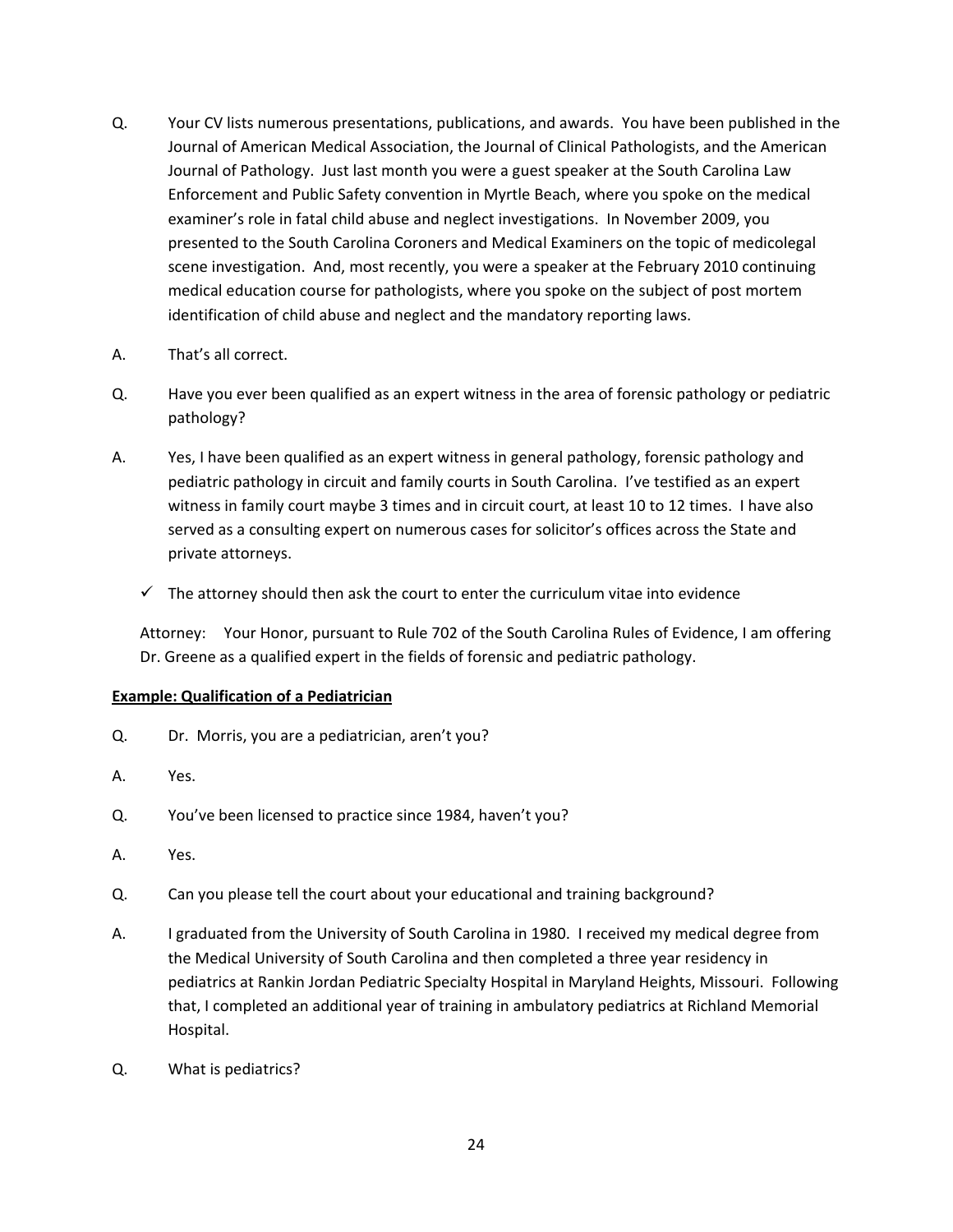- A. Pediatrics deals with the medical and emotional care of infants, children, and adolescents ranging in age from birth to 21. Treatment covers the myriad of childhood medical issues, including: preventive health care, treatment of childhood illnesses, diseases and injuries, and emergency care.
- Q. And, you're employed by Metropolitan University Hospital System, aren't you?
- A. Correct.
- Q. In what capacity?
- A. I am the associate dean of pediatrics at Metropolitan University Medical School. I am associate director of pediatrics at the hospital and director of the pediatric sexual assault division at the hospital.
- Q. What is the pediatric sexual assault division?
- A. Metropolitan is a receiving hospital for pediatric sexual assault victims. The doctors in the division evaluate the children who present to the emergency room with sexual assault complaints to determine if the children are victims of sexual abuse and, if indicated, the method of abuse. We determine the course of treatment and will refer the children for mental therapy, if indicated. We also do follow‐up visits with the children after a few weeks.
- Q. How long has the division been in existence?
- A. The hospital created the division in 2001.
- Q. How long have you been associated with it?
- A. I was a member of the original team that created the division, and became its director in 2008.
- Q. What do you do as director of the division?
- A. I supervise the residents who perform the examinations on children.
- Q. What do you mean by "supervise"?
- A. After the doctor completes the examination, I consult with him or her on their findings and the recommended course of treatment for the child. Sometimes, I actually observe the examination and make comments and suggestions, when necessary. I also review the written reports and charts from the initial visits and follow up visits and consult with the doctors on follow‐ups.
- Q. Have you ever personally performed examinations on children?
- A. Yes, before I was named director of the division, I regularly performed examinations. I'd say probably 1000 or more between 2001 and 2008. Since 2008, I've been in an administrative position, and mostly supervise other doctors. However, about once or twice a month I will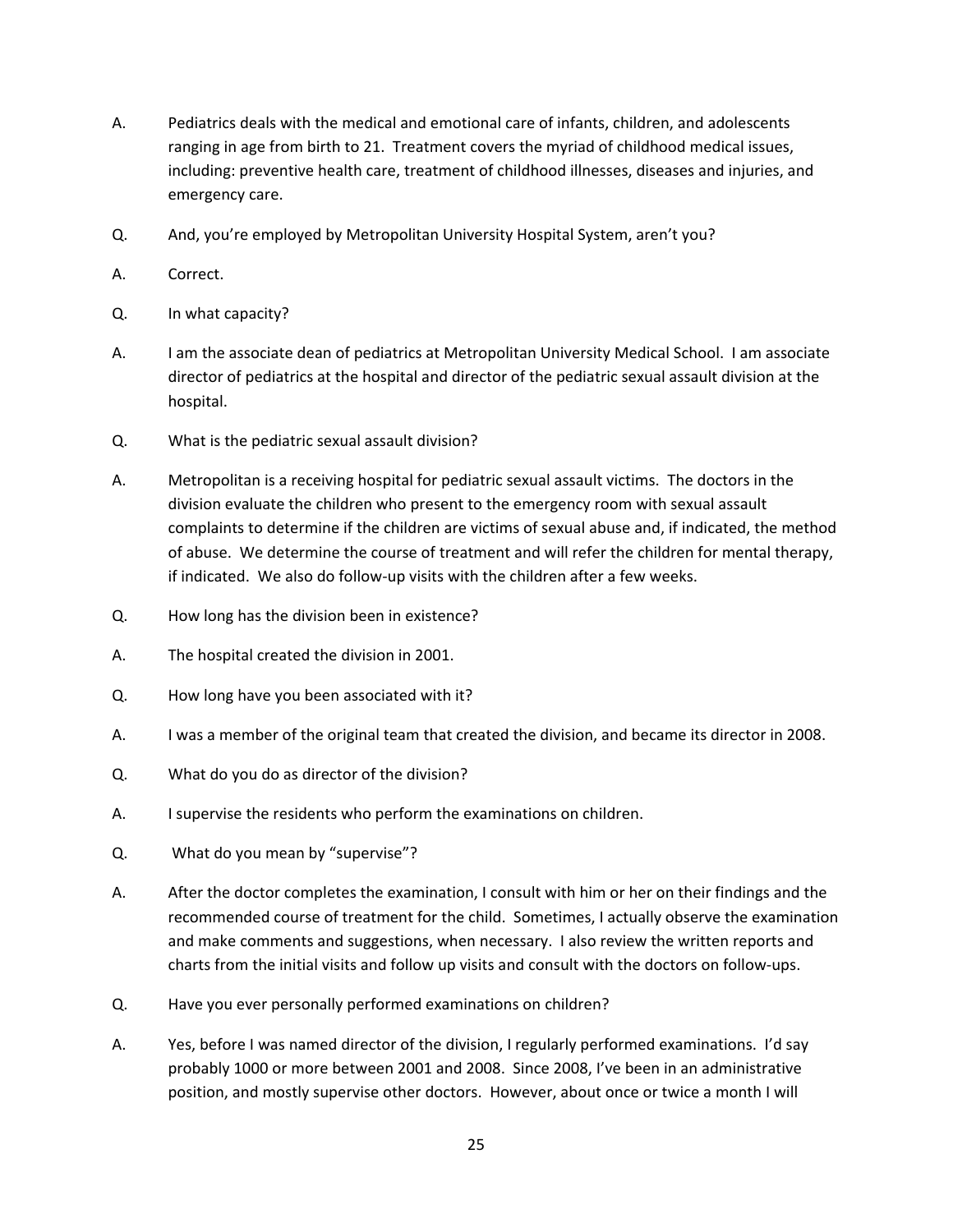personally perform an examination at the request of another doctor or when we are short on doctors.

- Q. Did you personally perform the examination on Mary Lynn Coaxum?
- A. Yes, she was brought in by law enforcement on February 3, 2010. I performed the examination because we were short one doctor who was on schedule that day but was tending to a family emergency.
- Q. Have you ever published in the area of pediatrics?
- A. Yes, I have been published 15 times in the areas of pediatrics and pediatric sexual assault.
- Q. Of those 15 how many specifically cover pediatric sexual assault?
- A. Probably 10 or more. Some of the topics I've covered include: indicators of sexually assaulted children; sexually transmitted diseases in sexually abused children; ritualized abuse; incest‐ intrafamilial vs. extrafamilial sexual abuse; long term effects of child sexual abuse; the window of opportunity for physical proof of sexual abuse; possible lack of physical evidence when treatment is delayed; children and delayed disclosure.
- A. How do you keep up with the changes in pediatric medicine?
- Q. Well, I subscribe to several medical and pediatric journals, including the Journal of American Pediatrics, the Journal of American Pediatric Research, and the Journal of Child Sexual Abuse. I also attend annual conferences across the nation and try to attend at least one international pediatric conference a year. I do that to keep up with the international advances in pediatric medicine.
- Q. Have you lectured at any of these conferences on child sexual assault?
- A. Yes, over the past 10 years or so, I have lectured at least 50 times at local and national conferences on the subject of child sexual assault.
- Q. Are you affiliated with any professional organizations?
- A. Well, I am board certified by the American Board of Pediatrics. I am a member of the South Carolina Chapter of the American Academy of Pediatrics, the Academic Pediatric Association, the Association of Pediatric Program Directors, and the Society for Pediatric Research. I have also served as the chair for Women in Pediatrics for the Federation of Pediatric Organizations.
- Q. Have you testified before in the area of child sexual assault?
- A. Yes, about 40 times.
- Q. And, were you qualified as an expert any of these times?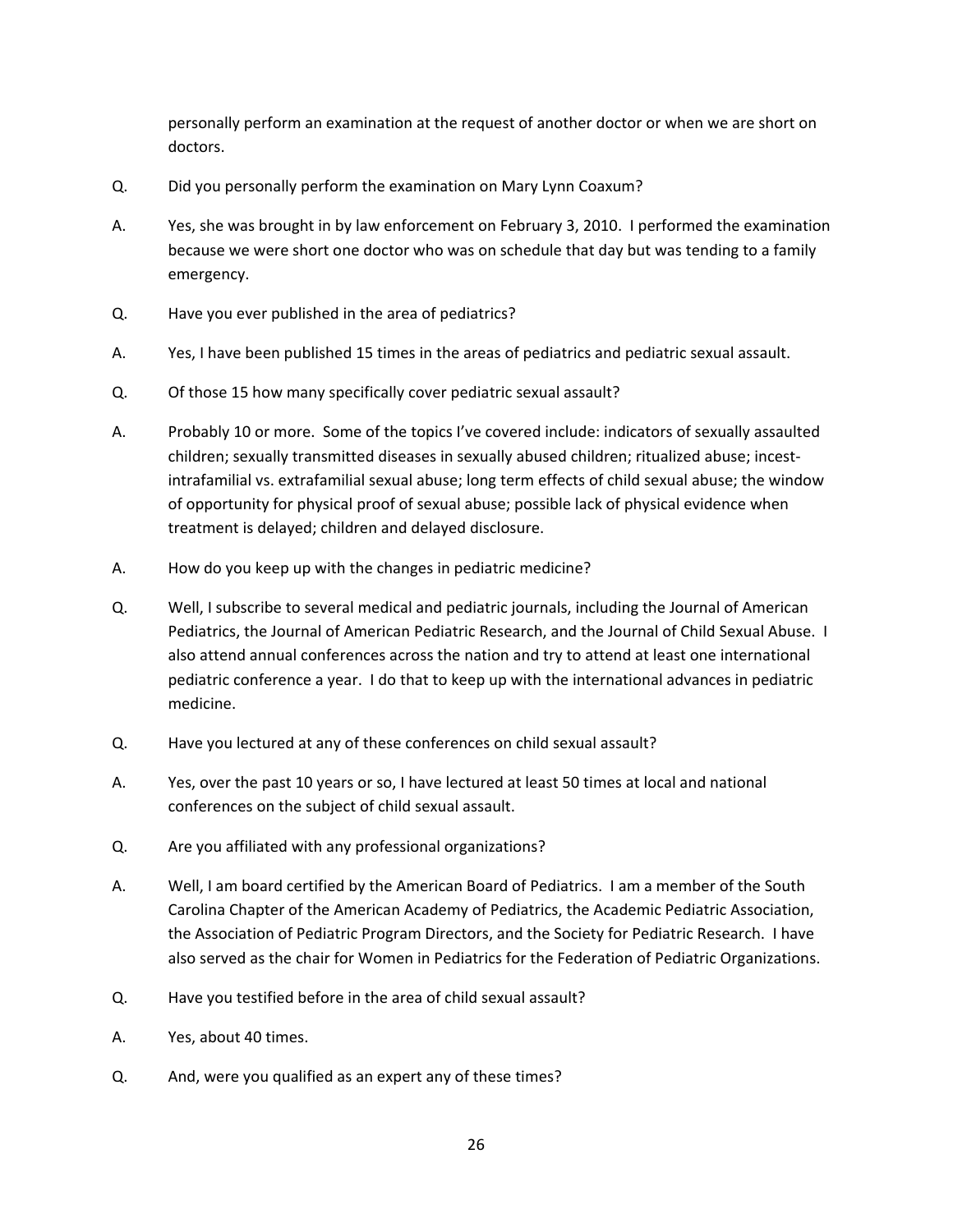- A. Yes, each time. I've also been qualified numerous times as an expert in pediatric medicine.
- Q. In South Carolina Courts?
- A. Yes, in both criminal and family courts. I have also testified as an expert in North Carolina and Georgia.
- Q. Out of the 40 times, how many times do you think you've testified for South Carolina DSS?
- A. I'd say 8 to 10.
- Q. Do you always testify for the State?
- A. No, I've testified for both sides, meaning for DSS or the Solicitor, and the defense. I've also testified in a private divorce case.
- Q. Are you being compensated to appear as an expert witness for DSS?
- A. Yes, I think about \$125.00 an hour, which is much less than the going rate for private cases.
- Q. Does the fact that you are being paid to testify in anyway affect your medical opinion?
- A. No. I am a doctor and my allegiance is to the field of medicine and the children I treat. I would not discount my career or the medical field by offering opinions that have no medical or scientific basis, for anyone's benefit. I make a diagnosis or offer my opinion, and if they don't like it, I won't be subpoenaed to testify.

| <b>DSS Attorney:</b> | I have no further questions on Dr. Mary Morris's qualifications and offer her as<br>an expert witness in child sexual assault.                              |
|----------------------|-------------------------------------------------------------------------------------------------------------------------------------------------------------|
| Judge:               | Defense counsel, do you wish to cross examine Dr. Morris on her qualifications?                                                                             |
| Defense Attorney:    | No Your Honor, I accept Dr. Morris's qualifications as an expert in child sexual<br>assault.                                                                |
| Judge:               | I find that Dr. Morris is qualified as an expert in the field of child sexual assault.<br>Counsel, you may continue with direct examination of the witness. |